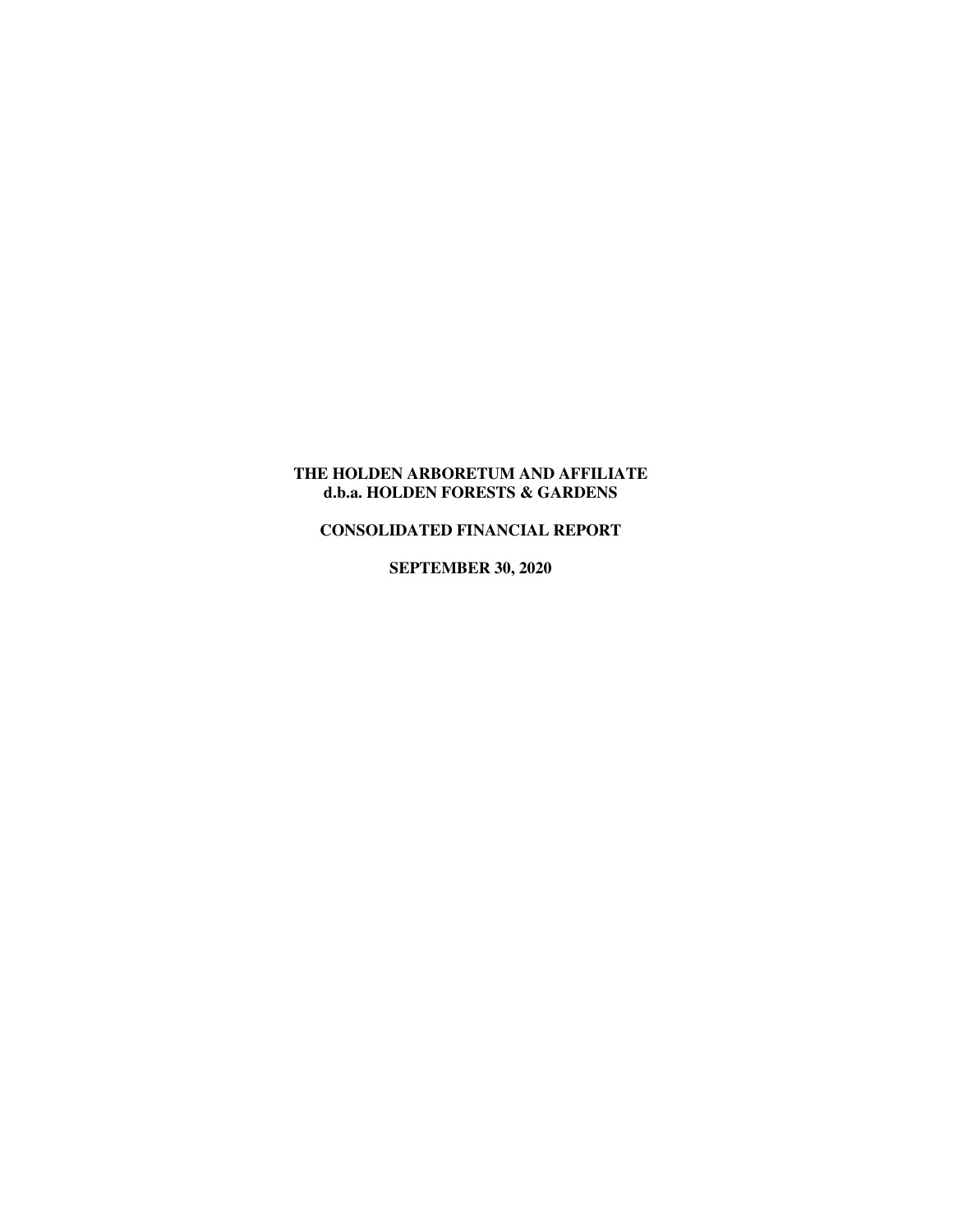# THE HOLDEN ARBORETUM AND AFFILIATE d.b.a. HOLDEN FORESTS & GARDENS

# **CONTENTS**

\_\_\_\_\_\_\_\_\_\_\_\_\_\_\_\_\_\_\_\_\_\_\_\_\_\_\_\_\_\_\_\_\_\_\_\_\_\_\_\_\_\_\_\_\_\_\_\_\_\_\_\_\_\_\_\_\_\_\_\_\_\_\_\_\_\_\_\_\_\_\_\_\_\_\_\_\_\_\_\_\_

|                                               | Page     |
|-----------------------------------------------|----------|
| <b>INDEPENDENT AUDITORS' REPORT</b>           | $1 - 2$  |
| <b>FINANCIAL STATEMENTS</b>                   |          |
| Consolidated statement of financial position  |          |
| Consolidated statement of activities          | 4        |
| Consolidated statement of functional expenses |          |
| Consolidated statement of cash flows          | 6        |
| Notes to consolidated financial statements    | $7 - 21$ |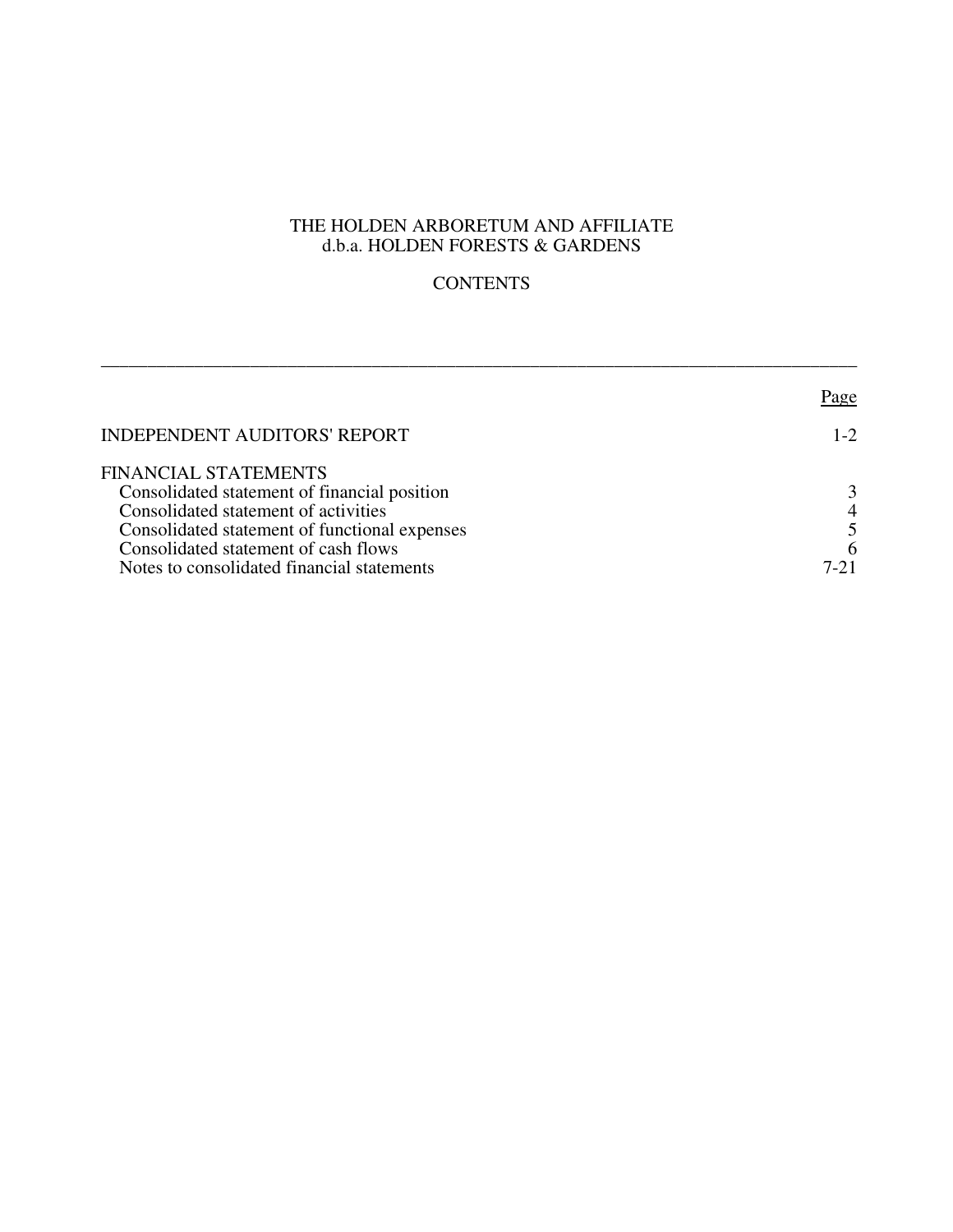

# Independent Auditors' Report

To the Board of Directors The Holden Arboretum and Affiliate d.b.a. Holden Forests & Gardens Kirtland, Ohio

We have audited the accompanying consolidated financial statements of The Holden Arboretum and Affiliate, Cleveland Botanical Garden (a nonprofit organization), d.b.a. Holden Forests & Gardens, which comprise the consolidated statement of financial position as of September 30, 2020, and the related consolidated statements of activities, functional expenses, and cash flows for the year then ended, and the related notes to the financial statements.

# **Management's Responsibility for the Financial Statements**

Management is responsible for the preparation and fair presentation of these consolidated financial statements in accordance with accounting principles generally accepted in the United States of America; this includes the design, implementation, and maintenance of internal control relevant to the preparation and fair presentation of consolidated financial statements that are free from material misstatement, whether due to fraud or error.

#### **Auditors' Responsibility**

Our responsibility is to express an opinion on these consolidated financial statements based on our audit. We conducted our audit in accordance with auditing standards generally accepted in the United States of America. Those standards require that we plan and perform the audit to obtain reasonable assurance about whether the consolidated financial statements are free from material misstatement.

An audit involves performing procedures to obtain audit evidence about the amounts and disclosures in the consolidated financial statements. The procedures selected depend on the auditors' judgment, including the assessment of the risks of material misstatement of the consolidated financial statements, whether due to fraud or error. In making those risk assessments, the auditors consider internal control relevant to the entity's preparation and fair presentation of the consolidated financial statements in order to design audit procedures that are appropriate in the circumstances, but not for the purpose of expressing an opinion on the effectiveness of the entity's internal control. Accordingly, we express no such opinion. An audit also includes evaluating the appropriateness of accounting policies used and the reasonableness of significant accounting estimates made by management, as well as evaluating the overall presentation of the consolidated financial statements.

We believe that the audit evidence we have obtained is sufficient and appropriate to provide a basis for our audit opinion.



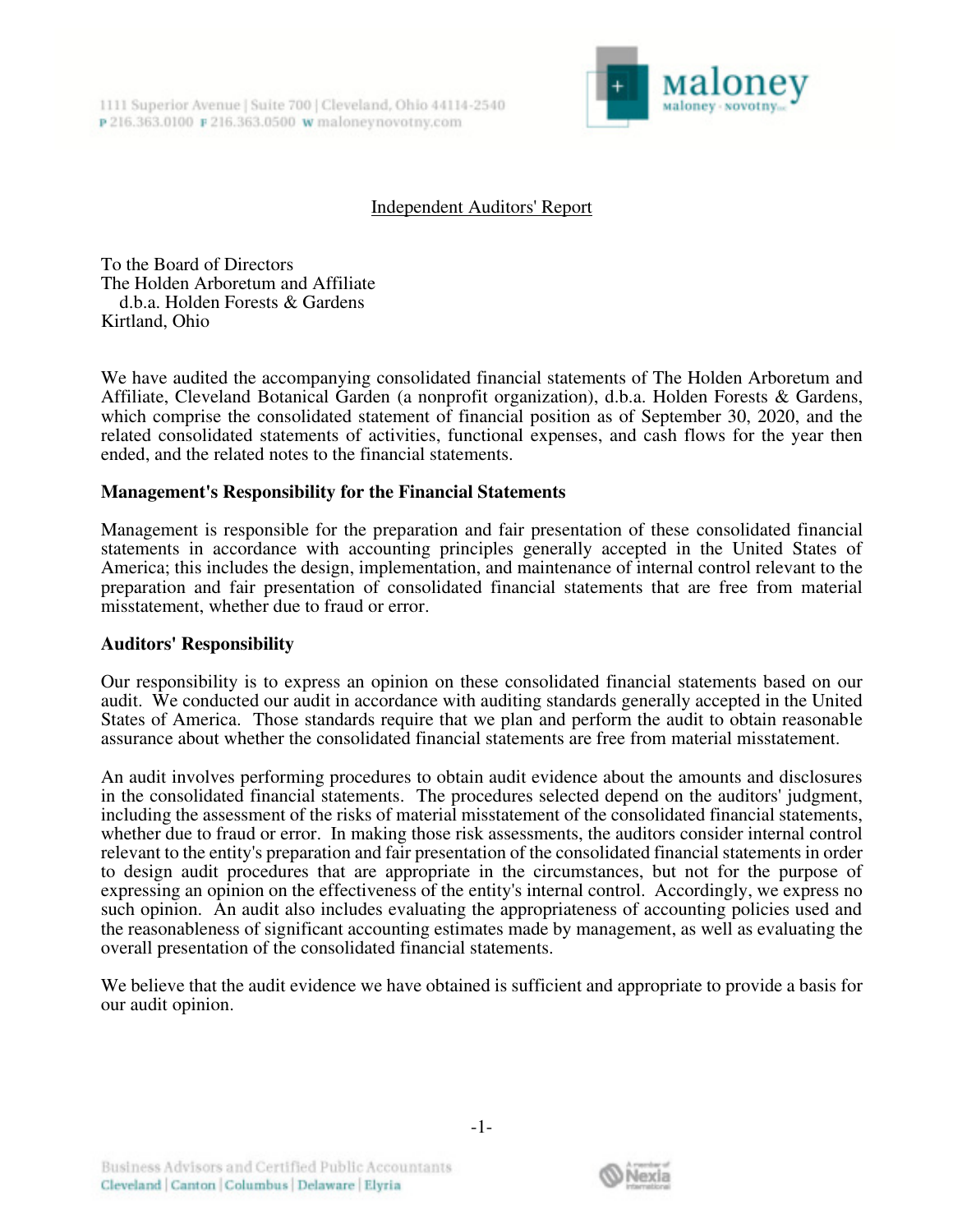# **Opinion**

In our opinion, the consolidated financial statements referred to above present fairly, in all material respects, the financial position of The Holden Arboretum and Affiliate as of September 30, 2020, and the changes in their net assets and their cash flows for the year then ended in accordance with accounting principles generally accepted in the United States of America.

#### **Report of Summarized Comparative Information**

We have previously audited The Holden Arboretum and Affiliate's 2019 consolidated financial statements, and we expressed an unmodified audit opinion on those audited consolidated financial statements in our report dated January 8, 2020. In our opinion, the summarized comparative information presented herein as of and for the year ended September 30, 2019 is consistent, in all material respects, with the audited consolidated financial statements from which it has been derived.

Meloney + Novotry LLC

Cleveland, Ohio December 14, 2020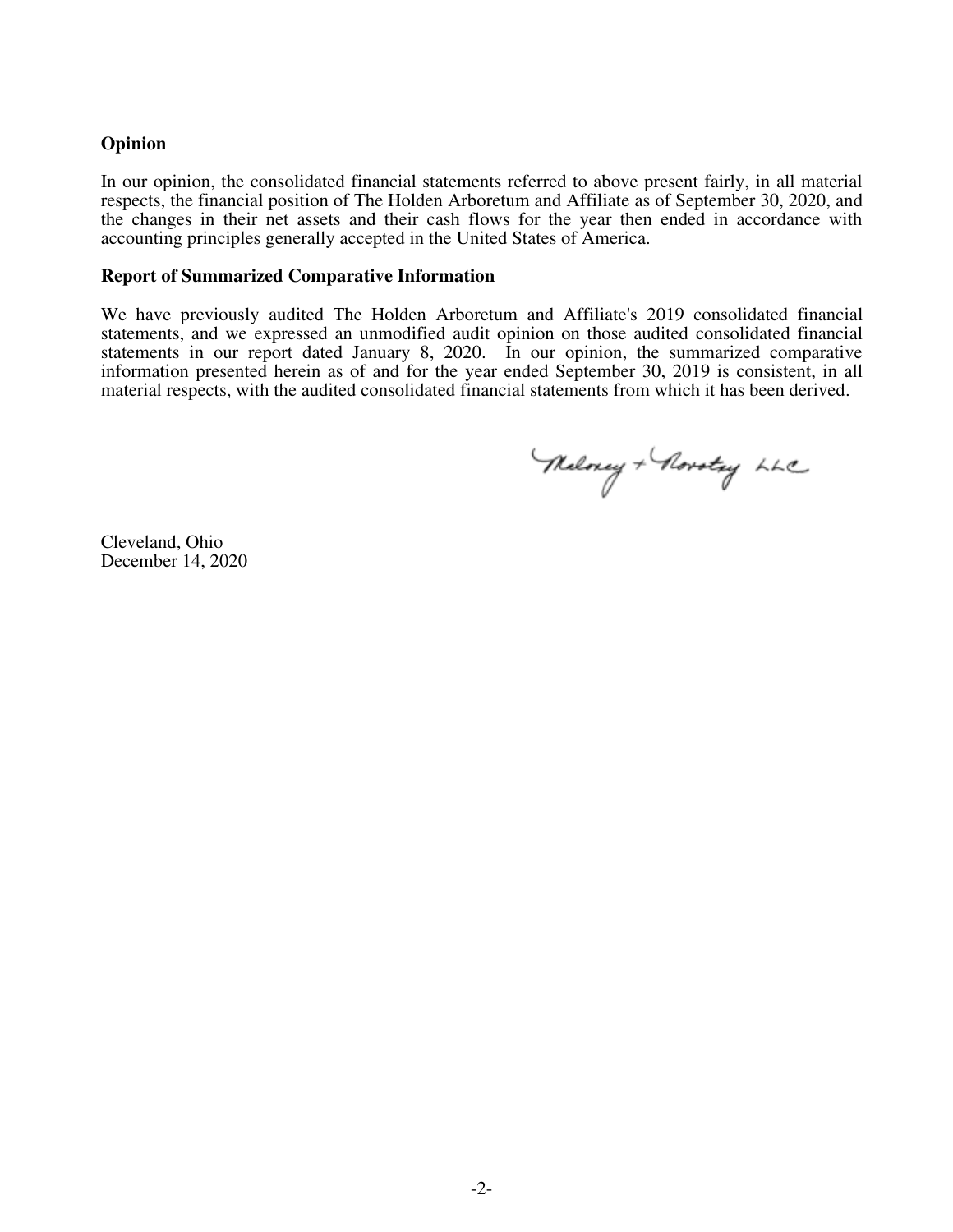# CONSOLIDATED STATEMENT OF FINANCIAL POSITION

#### (With Comparative Totals at September 30, 2019) September 30, 2020

|                                             | Current<br>Year<br>Total | Prior<br>Year<br>Total |
|---------------------------------------------|--------------------------|------------------------|
| <b>ASSETS</b>                               |                          |                        |
| <b>CURRENT ASSETS</b>                       |                          |                        |
| Cash and equivalents                        | \$<br>4,032,417          | \$<br>2,938,562        |
| Inventory                                   | 160,737                  | 214,256                |
| Pledges receivable                          | 229,487                  | 296,285                |
| Prepaids and other assets                   | 191,214                  | 52,131                 |
| Total current assets                        | 4,613,855                | 3,501,234              |
| Pledges receivable                          | 12,048                   | 37,188                 |
| Property, buildings and equipment, net      | 41,346,537               | 41,944,907             |
| Remainder trusts                            | 201,700                  | 229,322                |
| Investments - gift annuities                | 354,098                  | 386,276                |
| Investments - endowment                     | 46,337,552               | 44,905,446             |
| Investments - funds held in trust by others | 95,013,320               | 94,528,687             |
| <b>TOTAL ASSETS</b>                         | \$187,879,110            | \$185,533,060          |
| <b>LIABILITIES AND NET ASSETS</b>           |                          |                        |
| <b>CURRENT LIABILITIES</b>                  |                          |                        |
| Accounts payable                            | \$<br>543,025            | \$<br>957,458          |
| Split-interest agreements - current         | 67,525                   | 69,525                 |
| Accrued expenses                            | 683,004                  | 729,982                |
| Deferred revenue                            | 336,510                  | 200,928                |
| Total current liabilities                   | 1,630,064                | 1,957,893              |
| Loans payable                               | 1,406,000                |                        |
| Split-interest agreements liability         | 165,910                  | 186,554                |
| <b>Total liabilities</b>                    | 3,201,974                | 2,144,447              |
| <b>NET ASSETS</b>                           |                          |                        |
| Without donor restrictions                  | 62,873,454               | 63,328,886             |
| With donor restrictions                     | 121,803,682              | 120,059,727            |
| Total net assets                            | 184, 677, 136            | 183,388,613            |
| TOTAL LIABILITIES AND NET ASSETS            | \$187,879,110            | \$185,533,060          |

The accompanying notes are an integral part of these financial statements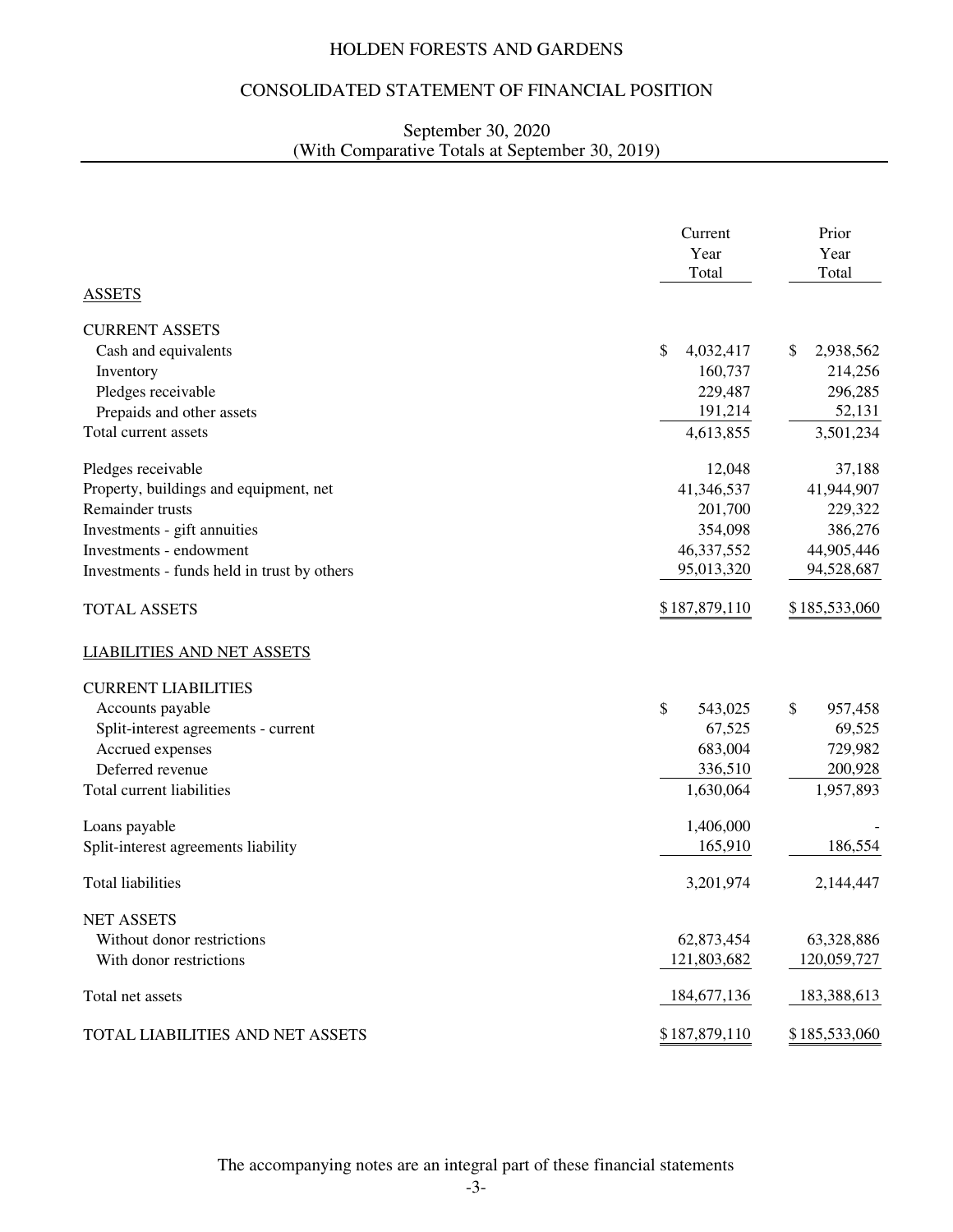# CONSOLIDATED STATEMENT OF ACTIVITIES

#### (With Comparative Totals for Year Ended September 30, 2019) Year Ended September 30, 2020

|                                                          | Without<br>Donor<br>Restrictions | With<br>Donor<br>Restrictions | Current<br>Year<br>Total   | Prior<br>Year<br>Total |
|----------------------------------------------------------|----------------------------------|-------------------------------|----------------------------|------------------------|
| OPERATING SUPPORT AND REVENUE                            |                                  |                               |                            |                        |
| Contributions                                            | \$<br>2,885,481                  | $\mathbb{S}$<br>769,251       | <sup>\$</sup><br>3,654,732 | 3,370,790<br>\$        |
| Government grants                                        | 195,077                          | 157,918                       | 352,995                    | 298,773                |
| Holden Arboretum Trust                                   | 4,529,543                        |                               | 4,529,543                  | 4,709,400              |
| Fundraising events                                       | 20,233                           |                               | 20,233                     | 300,418                |
| Admissions, education and ancillary services             | 1,974,958                        |                               | 1,974,958                  | 3,152,771              |
| Endowment income available for operations                | 1,614,249                        | 101,544                       | 1,715,793                  | 1,436,756              |
| Operating investment income                              | 219,449                          |                               | 219,449                    | 237,014                |
| Net assets released from restrictions                    | 810,106                          | (810, 106)                    |                            |                        |
| Total operating support and revenue                      | 12,249,096                       | 218,607                       | 12,467,703                 | 13,505,922             |
| OPERATING EXPENSES                                       |                                  |                               |                            |                        |
| Program expenses:                                        |                                  |                               |                            |                        |
| Horticulture and conservation                            | 3,807,385                        |                               | 3,807,385                  | 3,918,166              |
| Research                                                 | 1,981,938                        |                               | 1,981,938                  | 1,464,183              |
| Education                                                | 1,439,724                        |                               | 1,439,724                  | 2,057,586              |
| Guest relations                                          | 2,993,610                        |                               | 2,993,610                  | 3,619,066              |
| Green Corps                                              | 99,386                           |                               | 99,386                     | 561,765                |
| Total program expenses                                   | 10,322,043                       |                               | 10,322,043                 | 11,620,766             |
| Management and administration                            | 2,895,423                        |                               | 2,895,423                  | 3,142,418              |
| Development                                              | 924,269                          |                               | 924,269                    | 1,158,591              |
| Total operating expenses                                 | 14, 141, 735                     |                               | 14, 141, 735               | 15,921,775             |
| (DECREASE) INCREASE FROM OPERATING ACTIVITY              | (1,892,639)                      | 218,607                       | (1,674,032)                | (2,415,853)            |
| NON-OPERATING ACTIVITY                                   |                                  |                               |                            |                        |
| Contributions - estate bequests<br>- other               | 1,002,134                        |                               | 1,002,134                  | 428,147<br>5,095       |
| Non-operating appreciation (depreciation) of investments | 423,953                          | 1,020,491                     | 1,444,444                  | (1,204,580)            |
| Change in funds held in trust by others                  |                                  | 484,633                       | 484,633                    | (4,024,312)            |
| Gain on sale of property, building and equipment         | 11,120                           |                               | 11,120                     | 1,364                  |
| New Leaf Campaign expenses                               |                                  |                               |                            | (20, 564)              |
| Integration expenses                                     |                                  |                               |                            | (2,055)                |
| Collection appreciation of investments                   |                                  | 20,224                        | 20,224                     | 10,634                 |
|                                                          | 1,437,207                        | 1,525,348                     | 2,962,555                  | (4,806,271)            |
| <b>CHANGE IN NET ASSETS</b>                              | (455, 432)                       | 1,743,955                     | 1,288,523                  | (7,222,124)            |
| NET ASSETS - BEGINNING OF YEAR                           | 63,328,886                       | 120,059,727                   | 183,388,613                | 190,610,737            |
| NET ASSETS - END OF YEAR                                 | \$62,873,454                     | \$121,803,682                 | \$184,677,136              | \$183,388,613          |

The accompanying notes are an integral part of these financial statements.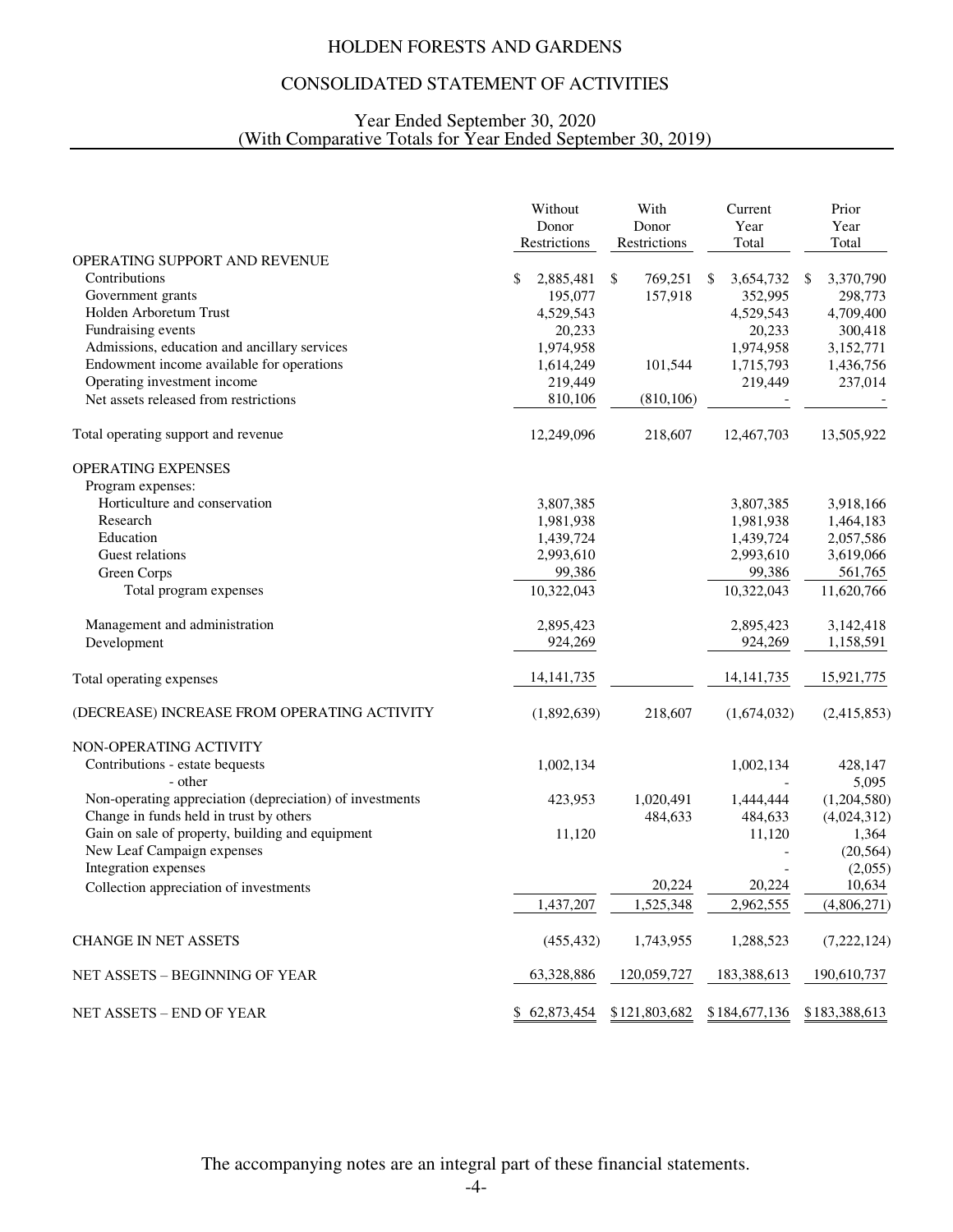# CONSOLIDATED STATEMENT OF FUNCTIONAL EXPENSES

|                                        | Horticulture<br>and<br>Conservation | Research    | Education               | Guest<br>Relations |               | Green<br>Corps | Management<br>and<br>Administration | Development | Current<br>Year<br>Total | $\%$  | Prior<br>Year<br>Total    | $\%$  |
|----------------------------------------|-------------------------------------|-------------|-------------------------|--------------------|---------------|----------------|-------------------------------------|-------------|--------------------------|-------|---------------------------|-------|
| Compensation and benefits              | \$2,140,717                         | \$1,498,697 | 798,976<br><sup>S</sup> | \$1,431,930        | $\mathcal{S}$ | 59,493         | \$1,748,493                         | \$417,130   | \$8,095,436              | 57.2  | 8,739,412<br>$\mathbb{S}$ | 54.8  |
| <b>Utilities</b>                       | 180,910                             | 69,169      | 58,330                  | 254,123            |               | 9,385          | 64,030                              | 14,840      | 650,787                  | 4.6   | 681,747                   | 4.3   |
| Professional and subcontract services  | 99,734                              | 55,606      | 140,140                 | 177,871            |               | 17,336         | 270,273                             | 12,298      | 773,258                  | 5.5   | 1,360,987                 | 8.5   |
| Building and equipment maintenance     | 121,205                             | 41,493      | 34,895                  | 248,542            |               | 4,895          | 65,916                              | 8,846       | 525,792                  | 3.7   | 540,625                   | 3.4   |
| Education and membership               | 37,932                              | 24,227      | 64,527                  | 110,241            |               | 6,049          | 76,782                              | 94,421      | 414,179                  | 2.9   | 882,971                   | 5.5   |
| Advertising                            |                                     | 23,454      | 7,807                   | 79,956             |               |                | 77,466                              | 6,040       | 194,723                  | 1.4   | 178,385                   | 1.1   |
| Landscape maintenance                  | 103,413                             | 15,405      | 2,754                   | 117,790            |               |                | 290                                 | 6,486       | 246,138                  | 1.7   | 363,839                   | 2.3   |
| Staff development and travel           | 37,167                              | 20,208      | 20,726                  | 25,373             |               | 649            | 75,140                              | 5,496       | 184,759                  | 1.3   | 238,572                   | 1.5   |
| Other                                  | 6,310                               | 6,083       | 3,980                   | 75,325             |               | 45             | 22,919                              | 44,217      | 158,879                  | 1.1   | 170,204                   | 1.1   |
| Office supplies                        | 8,343                               | 5,497       | 4,156                   | 13,637             |               | 207            | 43,630                              | 48,106      | 123,576                  | 0.9   | 134,526                   | 0.8   |
| Technology                             | 20,544                              | 22,374      | 25,086                  | 24,007             |               | 1,327          | 52,415                              | 13,865      | 159,618                  | 1.1   | 26,504                    | 0.2   |
| Insurance and real estate tax          | 43,782                              | 30,695      | 28,098                  | 27,584             |               |                | 59,066                              |             | 189,225                  | 1.3   | 159,435                   | 1.0   |
| Research expenses                      |                                     | 63,842      |                         |                    |               |                |                                     |             | 63,842                   | 0.6   | 78,334                    | 0.6   |
| Operating expenses before depreciation | 2,800,057                           | 1,876,750   | 1,189,475               | 2,586,379          |               | 99,386         | 2,556,420                           | 671,745     | 11,780,212               | 83.3  | 13,555,541                | 85.1  |
| Depreciation                           | 1,007,328                           | 105,188     | 250,249                 | 407,231            |               |                | 339,003                             | 252,524     | 2,361,523                | 16.7  | 2,366,234                 | 14.8  |
| Operating expenses                     | 3,807,385                           | 1,981,938   | 1,439,724               | 2,993,610          |               | 99,386         | 2,895,423                           | 924,269     | 14, 141, 735             | 100.0 | 15,921,775                | 99.9  |
| New Leaf Campaign/site planning        |                                     |             |                         |                    |               |                |                                     |             |                          |       | 20,564                    | 0.1   |
| Integration                            |                                     |             |                         |                    |               |                |                                     |             |                          |       | 2,055                     |       |
| Total expenses                         | \$3,807,385                         | \$1,981,938 | \$1,439,724             | \$2,993,610        | \$            | 99,386         | \$2,895,423                         | \$924,269   | \$14,141,735             | 100.0 | \$15,944,394              | 100.0 |

### (With Comparative Totals for Year Ended September 30, 2019) Year Ended September 30, 2020

The accompanying notes are an integral part of these financial statements.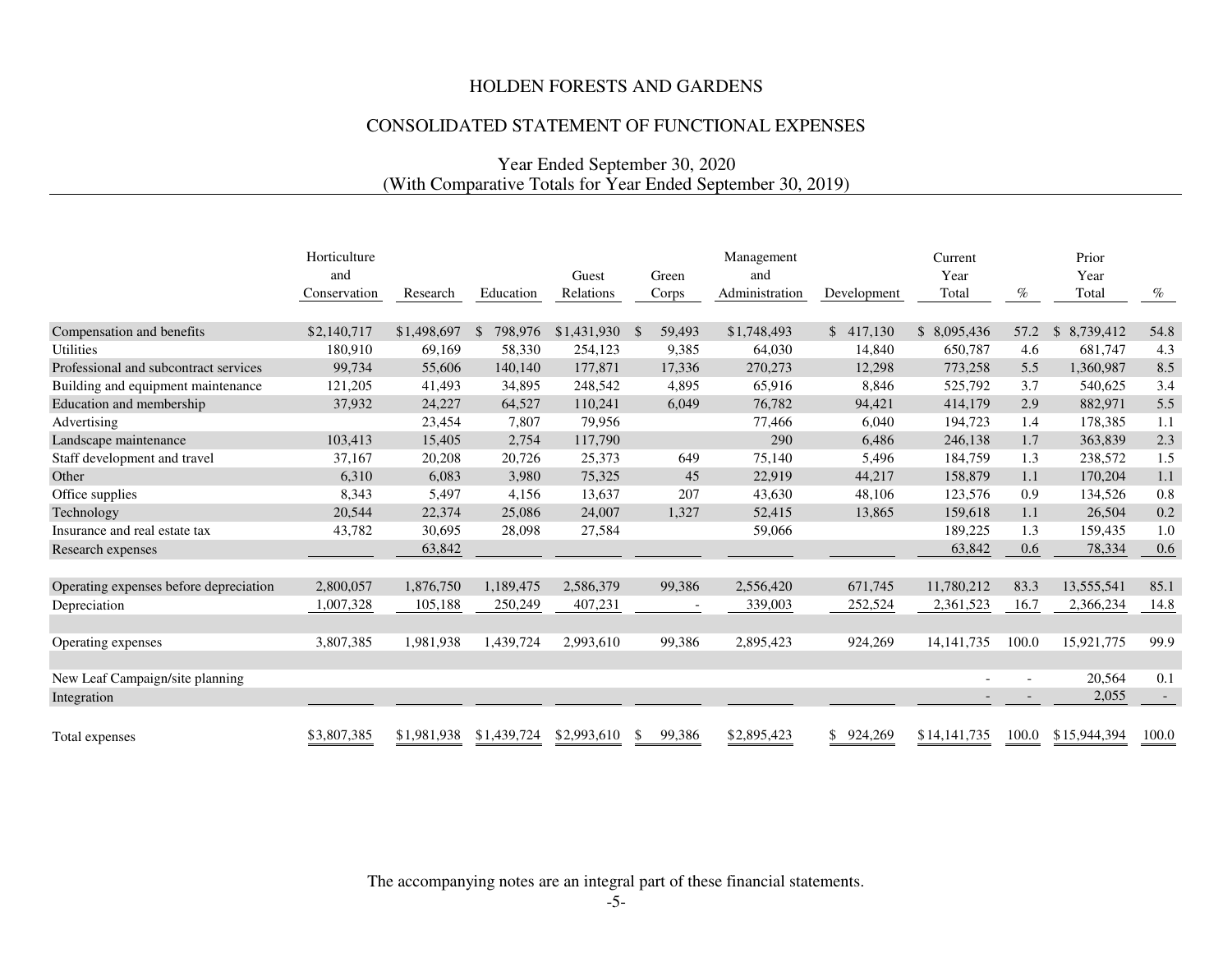# CONSOLIDATED STATEMENT OF CASH FLOWS

# (With Comparative Totals for Year Ended September 30, 2019) Year Ended September 30, 2020

|                                                        | Current<br>Year<br>Total | Prior<br>Year<br>Total |
|--------------------------------------------------------|--------------------------|------------------------|
| CASH FLOWS FROM OPERATING ACTIVITIES                   |                          |                        |
| Change in net assets                                   | 1,288,523<br>\$          | \$(7,222,124)          |
| Adjustments to reconcile change in net assets to net   |                          |                        |
| cash used by operating activities:                     |                          |                        |
| Depreciation                                           | 2,361,523                | 2,366,234              |
| Gain on sale of property, building and equipment       | (11, 120)                | (1,364)                |
| In-kind donation of property, building and equipment   |                          | (29, 850)              |
| Unrealized gains of investments                        | (2,643,370)              | (176, 623)             |
| Realized losses (gains) of investments                 | 64,911                   | (614, 684)             |
| Change in funds held in trust by others                | (484, 633)               | 4,024,312              |
| Gifts restricted for permanent endowment               | (287, 870)               | (5,660)                |
| Decrease (increase) in inventory                       | 53,519                   | (9,064)                |
| Decrease (increase) in pledges receivable              | 91,938                   | (52, 947)              |
| Increase in prepaids and other assets                  | (139,083)                | (5,968)                |
| Decrease in charitable remainder trust                 | 27,622                   | 21,773                 |
| Decrease in accounts payable and accrued expenses      | (461, 411)               | (101, 331)             |
| Increase in deferred revenue                           | 135,582                  | 18,605                 |
| Total adjustments                                      | (1,292,392)              | 5,433,433              |
| Net cash used by operating activities                  | (3,869)                  | (1,788,691)            |
| CASH FLOWS FROM INVESTING ACTIVITIES                   |                          |                        |
| Purchase of investments                                | (2,547,467)              | (11,041,658)           |
| Proceeds from sale of investments                      | 3,725,998                | 12,893,478             |
| Purchase of equipment and vehicles                     | (294, 075)               | (353, 720)             |
| Purchase of land, buildings and improvements           | (1,472,109)              | (505, 448)             |
| Proceeds from sale of property, building and equipment | 14,151                   | 1,552                  |
| Net cash (used) provided by investing activities       | (573, 502)               | 994,204                |
| CASH FLOWS FROM FINANCING ACTIVITIES                   |                          |                        |
| Proceeds from loan payable                             | 1,406,000                |                        |
| Gifts restricted for permanent endowment               | 287,870                  | 5,660                  |
| Decrease in gift annuity liability                     | (22, 644)                | (6,945)                |
| Net cash provided (used) by financing activities       | 1,671,226                | (1,285)                |
| INCREASE (DECREASE) IN CASH AND EQUIVALENTS            | 1,093,855                | (795, 772)             |
| CASH AND EQUIVALENTS - BEGINNING OF YEAR               | 2,938,562                | 3,734,334              |
| CASH AND EQUIVALENTS - END OF YEAR                     | 4,032,417                | 2,938,562              |

The accompanying notes are an integral part of these financial statements.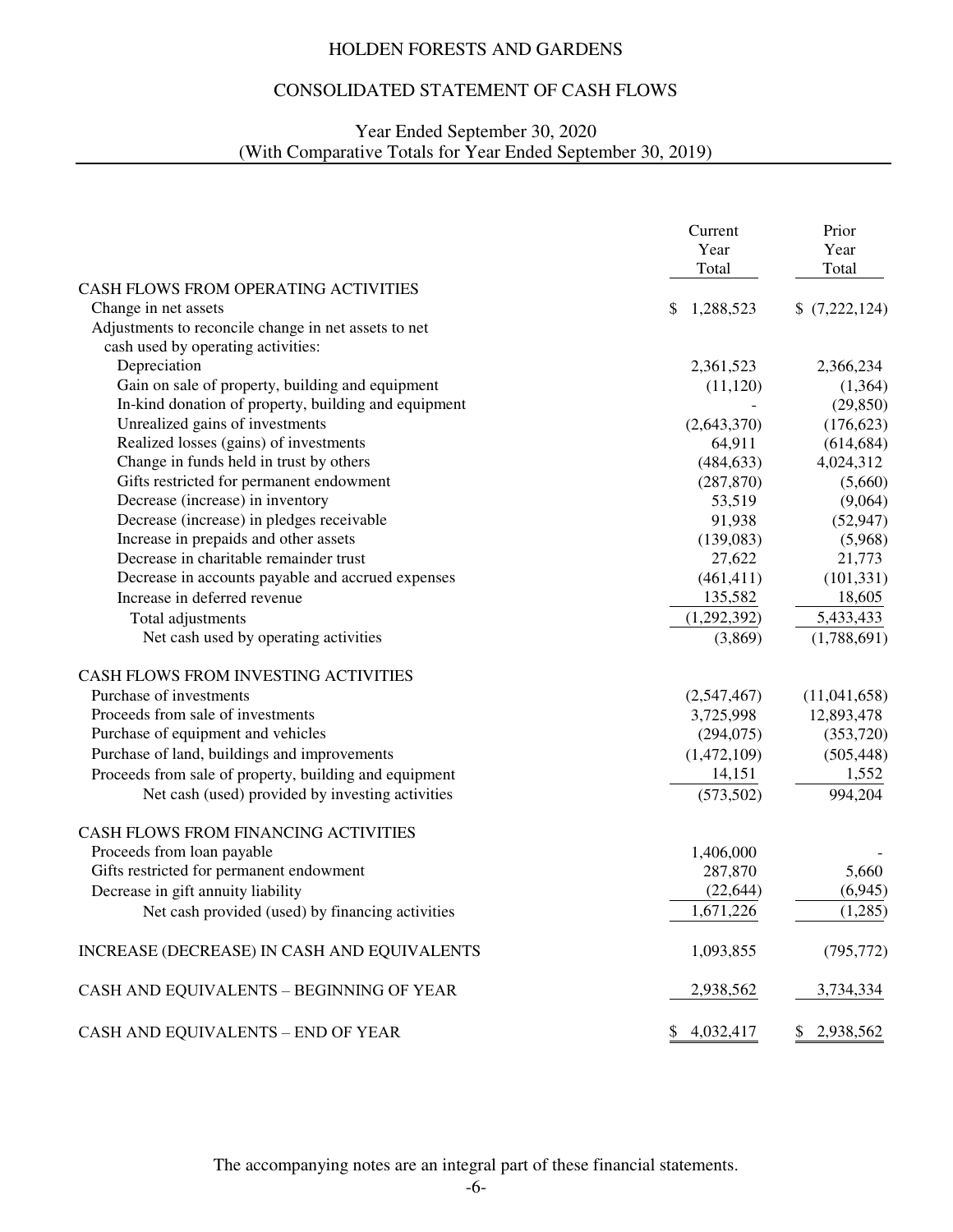#### NOTES TO CONSOLIDATED FINANCIAL STATEMENTS

#### **Note 1. Summary of Significant Accounting Policies**

A. The Holden Arboretum ("Arboretum") and Cleveland Botanical Garden ("Garden") (collectively the "Organization") are Ohio nonprofit, tax exempt, publicly-supported charitable organizations that envision that all communities will be transformed into vibrant places where trees, plants and people thrive. The Garden's sole member is the Arboretum. The Arboretum and Garden operate under the name Holden Forests & Gardens, a name owned by the Arboretum and licensed to the Garden. The two entities, under the name Holden Forests & Gardens, collaborate and coordinate their activities at their two campuses with the mission of connecting people with the wonder, beauty and value of trees and plants to inspire action for healthy communities.

 Land Holdings, LLC ("Holdings") was formed in March 2020 to facilitate the purchase of properties. The Arboretum is the sole member of the entity which is consolidated accordingly.

- B. Principles of Consolidation The consolidated financial statements of the Organization are prepared on the accrual basis of accounting in conformity with accounting principles generally accepted in the United States of America. All significant intercompany activity was eliminated in consolidation.
- C. New Accounting Pronouncements In 2018, the Financial Accounting Standards Board ("FASB") issued Accounting Standards Update ("ASU") 2018-08, *Clarifying the Scope and the Accounting Guidance for Contributions Received and Contributions Made*. The new guidance clarifies the definition of an exchange transaction and the criteria for evaluating whether contributions are unconditional or conditional. Effective October 1, 2019, the Organization adopted ASU 2018-08 using the modified prospective transition method. The adoption did not have a significant impact on the Organization's consolidated financial statements.

 In May 2014, the FASB issued ASU No. 2014-09, *Revenue from Contracts with Customers (Topic 606)*. The ASU and all subsequently issued clarifying ASUs replaced most existing revenue recognition guidance under accounting principles generally accepted in the United States of America. The standard provides a single comprehensive model for revenue recognition. The ASU also required expanded disclosures relating to the nature, amount, timing and uncertainty of revenue and cash flows arising from contracts with customers. The core principle of the standard is that the Organization shall recognize revenue at an amount that reflects the consideration to which the Organization expects to be entitled in exchange for those goods or services. The standard introduced a new contract-based revenue recognition model with a measurement approach that is based on an allocation of the transaction price. The Organization adopted the new standard effective October 1, 2019 using the modified retrospective approach. The adoption had no cumulative effect on beginning net assets as of October 1, 2019 and did not impact net revenue for the year ending September 30, 2020.

D. Accounting Method – The consolidated financial statements have been prepared on the accrual basis of accounting in accordance with accounting principles generally accepted in the United States of America. The Organization has reported information regarding its financial position and activities according to two classes of net assets: without donor restrictions and with donor restrictions.

 Net assets without donor restrictions represent net assets that are not subject to donorimposed restrictions. Contributions are considered to be available for general use unless specifically restricted by the donor.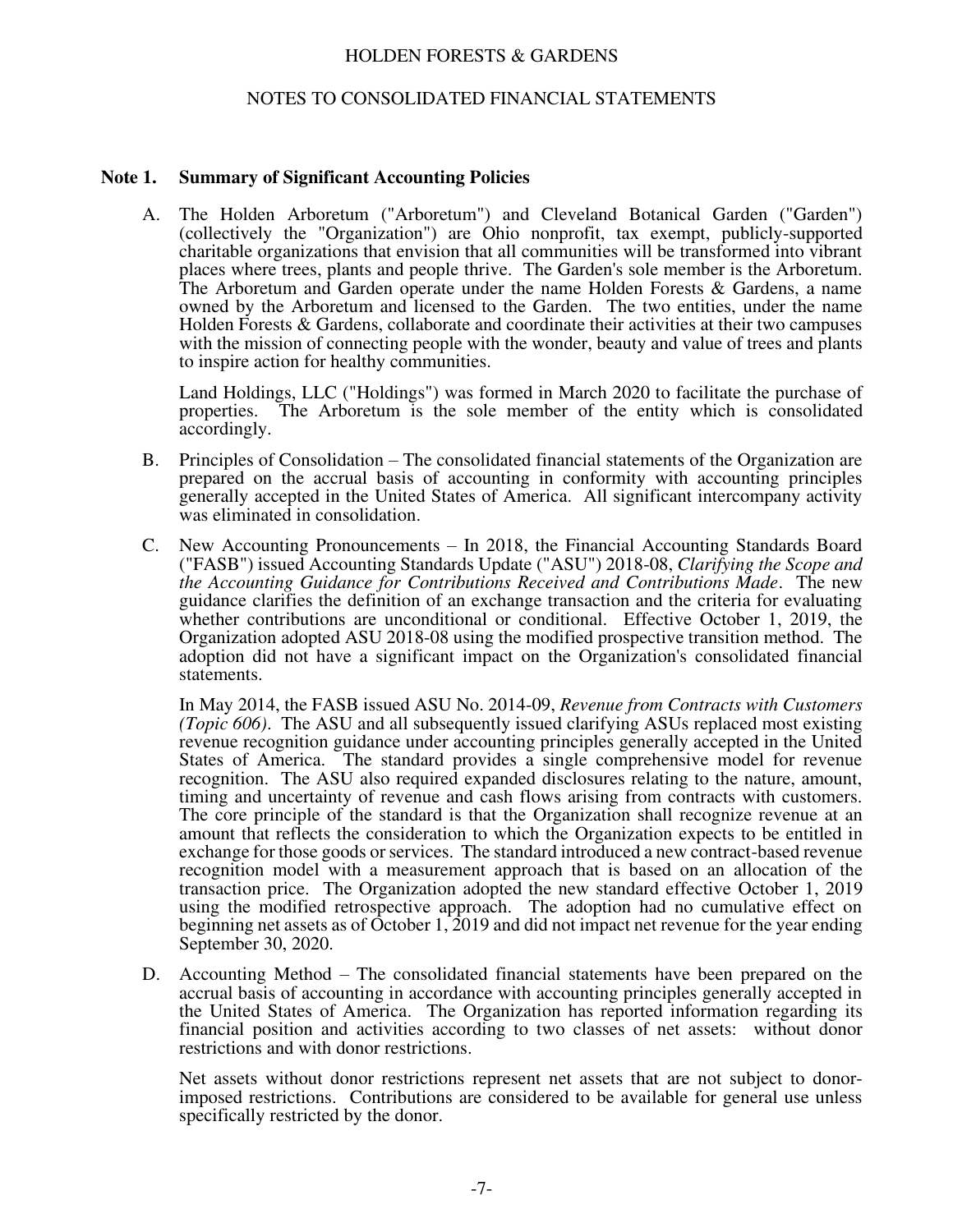# NOTES TO CONSOLIDATED FINANCIAL STATEMENTS (CONTINUED)

# **Note 1. Summary of Significant Accounting Policies (Continued)**

#### D. Accounting Method (Continued)

 Net assets with donor restrictions are the result of timing differences between the receipt of funds and the incurrence of the related expenses. Also, they represent endowment funds which are subject to the restriction of the donors that the principal be invested in perpetuity and only the income be utilized. The Organization reports gifts of cash and other assets as restricted support if they are received with donor stipulations that limit the use of the donated assets. When a donor restriction expires, net assets with donor restrictions are reclassified to net assets without donor restrictions and reported in the consolidated statement of activities as net assets released from restrictions. However, donor-restricted contributions and investment earnings whose restrictions are met in the same period are reported as net assets without donor restrictions.

 The Organization reports gifts of property, buildings and equipment as net assets without donor restrictions unless explicit donor stipulations specify how the donated assets must be used. Gifts of long-lived assets with explicit restrictions that specify how the assets are to be used and gifts of cash or other assets that must be used to acquire long-lived assets are reported as net assets with donor restrictions. Absent explicit donor stipulations about how the long-lived assets must be maintained, the Organization reports expirations of donor restrictions when the donated or acquired long-lived assets are placed in service.

- E. Use of Estimates The preparation of financial statements in conformity with accounting principles generally accepted in the United States of America requires management to make estimates and assumptions that affect the reported amounts of assets and liabilities and disclosure of contingent assets and liabilities at the date of the financial statements and the reported amounts of revenues and expenses during the reporting period. Actual results could differ from those estimates.
- F. Cash and Equivalents The Organization maintains cash and equivalents at various financial institutions which, at times, may exceed federally insured amounts and may significantly exceed the consolidated statement of financial position amount due to outstanding checks. For purposes of the consolidated statement of cash flows, cash and equivalents include shortterm highly liquid investments with original maturities of three months or less.
- G. Inventory Inventories of retail shop merchandise are carried at lower of cost or net realizable value, using the first-in, first-out method.
- H. Revenue Recognition The Organization derives its revenues from membership, admissions, education and ancillary services based on the satisfaction of performance obligations. Performance obligations are determined based on the service provided by the Organization. The following explains the performance obligations related to each revenue stream and how those are recognized. The revenue streams noted below do not include significant financing components as performance obligations are satisfied within a year of receipt of payments. In addition, there are no consideration amounts that are variable. Payments received in advance of the Organization satisfying its performance obligations are recorded as a liability (deferred revenue) in the consolidated statement of financial position.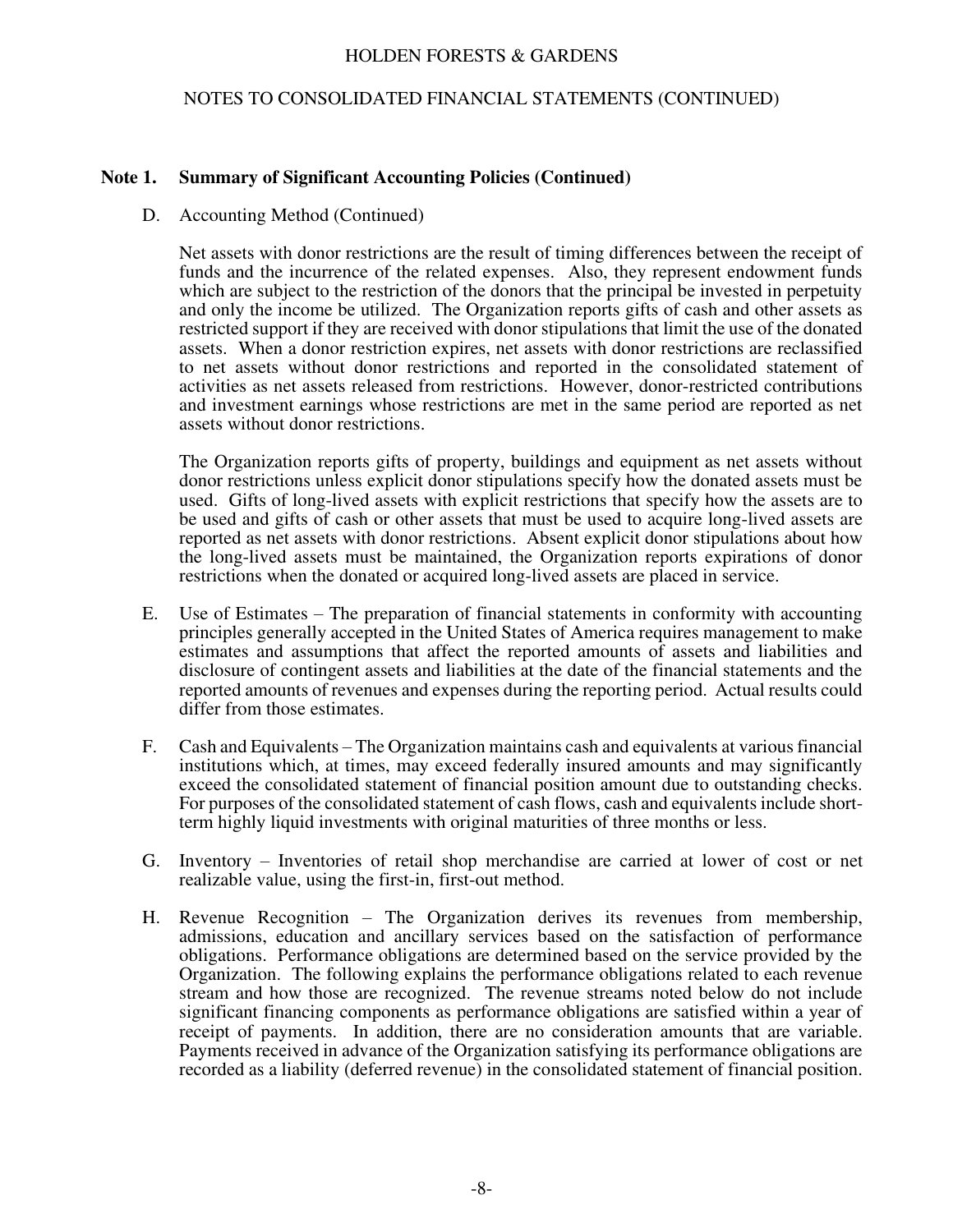# NOTES TO CONSOLIDATED FINANCIAL STATEMENTS (CONTINUED)

## **Note 1. Summary of Significant Accounting Policies (Continued)**

H. Revenue Recognition (Continued)

Membership – The Organization receives revenue from various levels of membership. Membership benefits include free admission and the ability to attend certain special events before the general public. Payment for all membership levels is collected at the time of purchase.

Admissions – Revenue from ticket sales, events and group admissions is recognized on the dates of visit. Payment is collected at the time of purchase.

Education – Revenue generation from specific education courses is priced at market value and recognized at the end of the program.

Ancillary services – The Organization receives revenue from various ancillary services, including commissions on food sales, retail store purchase, parking, space rentals and special events. Revenue is recognized for food commissions and purchases of goods at the point in time when the sale occurs. Revenue from space rentals and special events is recognized when the event occurs.

I. Contributions and Pledges Receivable – The Organization considers all contributions to be unrestricted unless specifically restricted by the donor. Donated items are reflected as contributions at their estimated fair market value at the time of donation. Unconditional pledges receivable are recognized as revenues in the period the promise is received. Conditional pledges receivable are recognized when the conditions upon which they depend are substantially met. The pledges are stated at their fair market value at the date of recognition. Pledges that are to be received over a period of years are discounted to fair value assuming their respective payment terms and an appropriate discount rate as of the date the pledge is received. The discount is amortized into contribution revenue over the term of the respective pledge agreement.

 The Organization utilizes the allowance method to record its estimate of uncollectible pledges receivable. The allowance is based upon prior years' experience and management's analysis of specific promises made.

- J. Property, Buildings and Equipment Property, buildings and equipment are recorded at cost or, if contributed, appraised market value at the date of the gift. Purchases will be capitalized if they have an estimated useful life of two years or more and have an acquisition cost in excess of \$2,000. Expenditures for maintenance and repairs are expensed in the period incurred. Improvements are capitalized as additions to the appropriate asset accounts. Depreciation is computed using the straight-line method over the estimated useful economic life of each asset.
- K. Fair Value of Financial Instruments The Organization has adopted ASU 2015-07 which removes the requirement to include investments in private investment companies in the fair value hierarchy for which fair value is measured using the net asset value ("NAV") per share practical expedient under ASC 820.

 The carrying values of receivables, accounts payable and loan payable approximate fair value because of the short-term maturity of these financial instruments.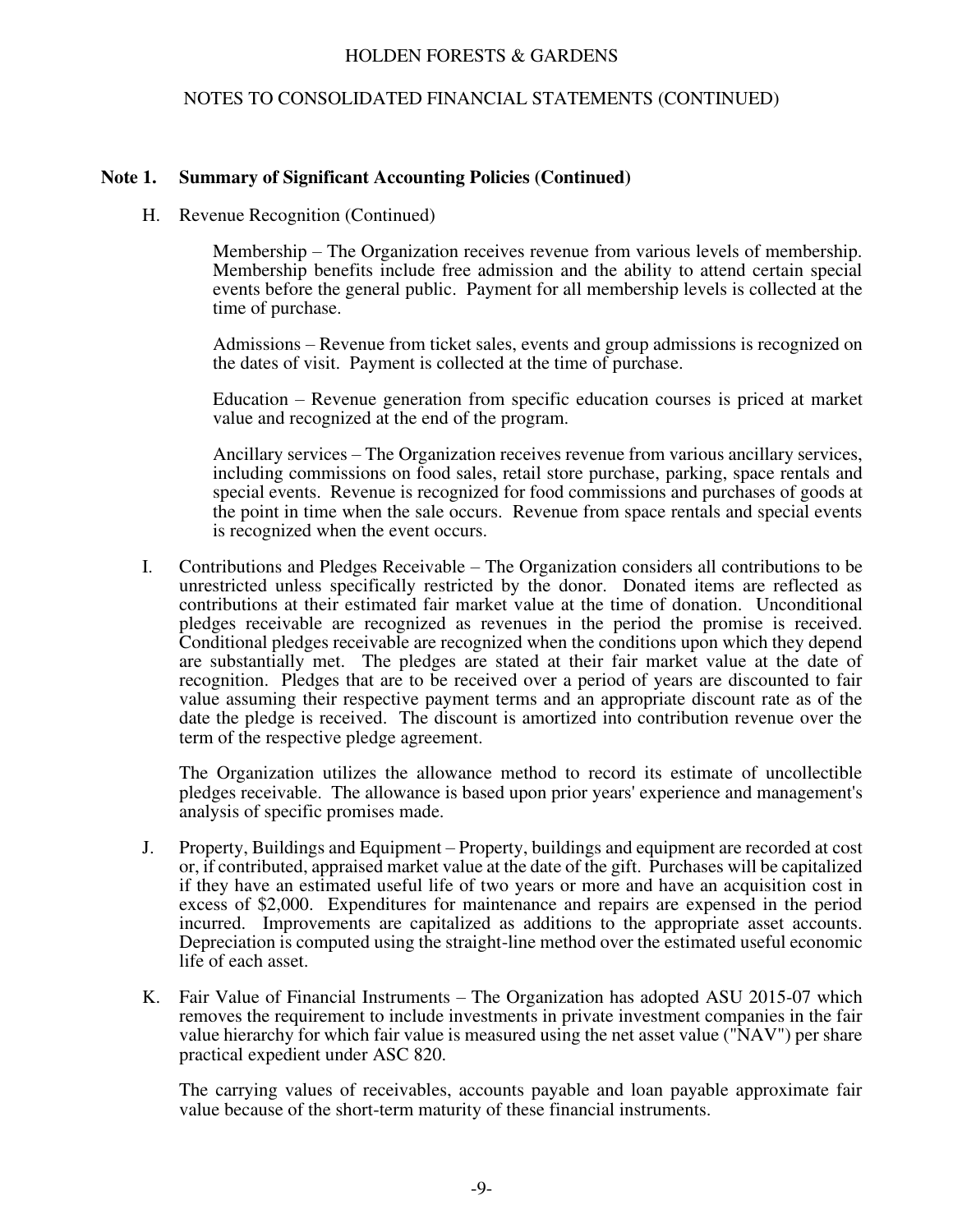#### NOTES TO CONSOLIDATED FINANCIAL STATEMENTS (CONTINUED)

#### **Note 1. Summary of Significant Accounting Policies (Continued)**

#### K. Fair Value of Financial Instruments (Continued)

 The Organization estimates the fair value of financial instruments using available market information and other generally accepted valuation methodologies. Fair value is defined as the price that would be received to sell an asset or would be paid to transfer a liability in an orderly transaction between market participants at the measurement date. The inputs used to measure fair value are classified into three levels:

Level 1 – Quoted market prices in active markets for identical assets and liabilities.

Level 2 – Observable market-based inputs or unobservable inputs that are corroborated by market data.

Level 3 – Unobservable inputs in which little or no market data exists.

 The following table sets forth by level within the fair value hierarchy the Organization's financial assets and liabilities that were accounted for at a fair value on a recurring basis as of September 30, 2020. The financial assets and liabilities are classified in their entirety based on the lowest level of input that is significant to the fair value measurement.

 The Organization's assessment of the significance of a particular input to the fair value measurement requires judgment and may affect the valuation of fair value assets and their placement within the fair value hierarchy levels. The table does not include cash on hand or other assets and liabilities that are measured at historical cost or any basis other than fair value.

|                                     | Assets at Market Value as of September 30, 2020 |              |              |               |
|-------------------------------------|-------------------------------------------------|--------------|--------------|---------------|
|                                     | Level 1                                         | Level 2      | Level 3      | Total         |
| Cash and equivalents                | \$<br>423,479                                   |              |              | \$<br>423,479 |
| Mutual funds                        | 17,280,737                                      |              |              | 17,280,737    |
| Charitable multi-asset equity fund  |                                                 | \$<br>39,514 |              | 39,514        |
| Equities - common stock             | 2,840,936                                       |              |              | 2,840,936     |
| Corporate bonds                     | 3,585,652                                       |              |              | 3,585,652     |
| <b>American Foundation</b>          |                                                 | 4,109,517    |              | 4,109,517     |
| Other                               | 44,641                                          |              |              | 44,641        |
| Total investments in the fair value |                                                 |              |              |               |
| hierarchy                           | \$24,175,445                                    | \$4,149,031  |              | 28,324,476    |
| Investments measured at NAV         |                                                 |              |              | 18,367,174    |
| Total investments                   |                                                 |              |              | 46,691,650    |
| Funds held in trust (Note 9):       |                                                 |              |              |               |
| Holden Arboretum Trust              |                                                 |              | \$90,993,460 | 90,993,460    |
| Corning Institute                   |                                                 |              | 4,019,860    | 4,019,860     |
|                                     |                                                 |              | \$95,013,320 | 95,013,320    |
| Total investments                   |                                                 |              |              | \$141,704,970 |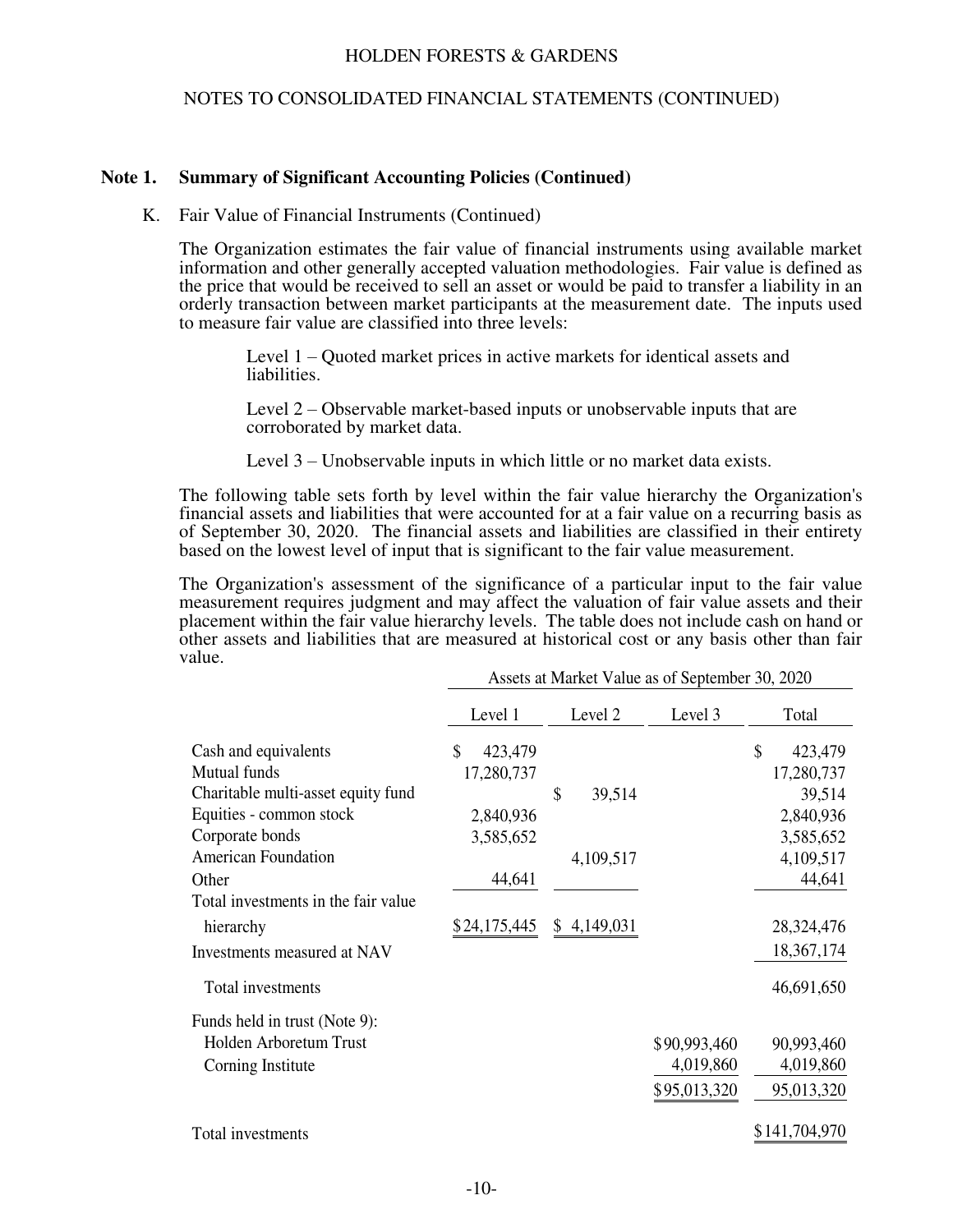### NOTES TO CONSOLIDATED FINANCIAL STATEMENTS (CONTINUED)

#### **Note 1. Summary of Significant Accounting Policies (Continued)**

#### K. Fair Value of Financial Instruments (Continued)

 Mutual funds – Mutual funds consist of investments in mutual funds in a variety of industries, and market segments that are valued on quoted prices in active markets and are classified as Level 1.

 Charitable multi-asset equity fund – The charitable multi-asset equity fund is held in a pooled investment account, which invests primarily in publicly traded equity securities and is valued at the market value of the underlying assets. The Organization considers these investments to be Level 2.

 Equities – Equities consist of investments in common stock of domestic and international corporations in a variety of industries that are valued based on quoted prices in active markets and are classified as Level 1.

 Corporate Bonds – Quoted prices in active markets are used to value fixed income investments and, therefore, are classified as Level 1.

 American Foundation – The investments in the American Foundation are held in a pooled investment account, which invests primarily in equities and fixed income securities and are valued at market value of the underlying assets. The Organization considers these investments to be Level 2.

 Funds held in trust – Funds held in trust by others consist of funds as described in Note 9. The Organization's share of interests in these trusts is recorded at fair market value. The fair value of these funds is based on inputs that are derived principally from observable market data which is used to estimate the future cash flows of the trust. Because there is not an active market for a fund held in trust, these are considered Level 3 valuations.

 The table below sets forth a summary of changes in the fair value of the Organization's Level 3 assets for the year ended September 30, 2020:

|                                               | The Holden<br>Arboretum<br>Trust | Corning<br>Institute | Total        |
|-----------------------------------------------|----------------------------------|----------------------|--------------|
|                                               |                                  |                      |              |
| Balance at September 30, 2019                 | \$90,327,505                     | \$4,201,182          | \$94,528,687 |
| Endowment distributions to operations         | (4,529,543)                      | (203, 888)           | (4,733,431)  |
| Net realized and unrealized gains relating to |                                  |                      |              |
| instruments still held at the reporting date  | 5,195,498                        | 22,566               | 5,218,064    |
|                                               |                                  |                      |              |
| Balance at September 30, 2020                 | \$90,993,460                     | 4,019,860            | \$95,013,320 |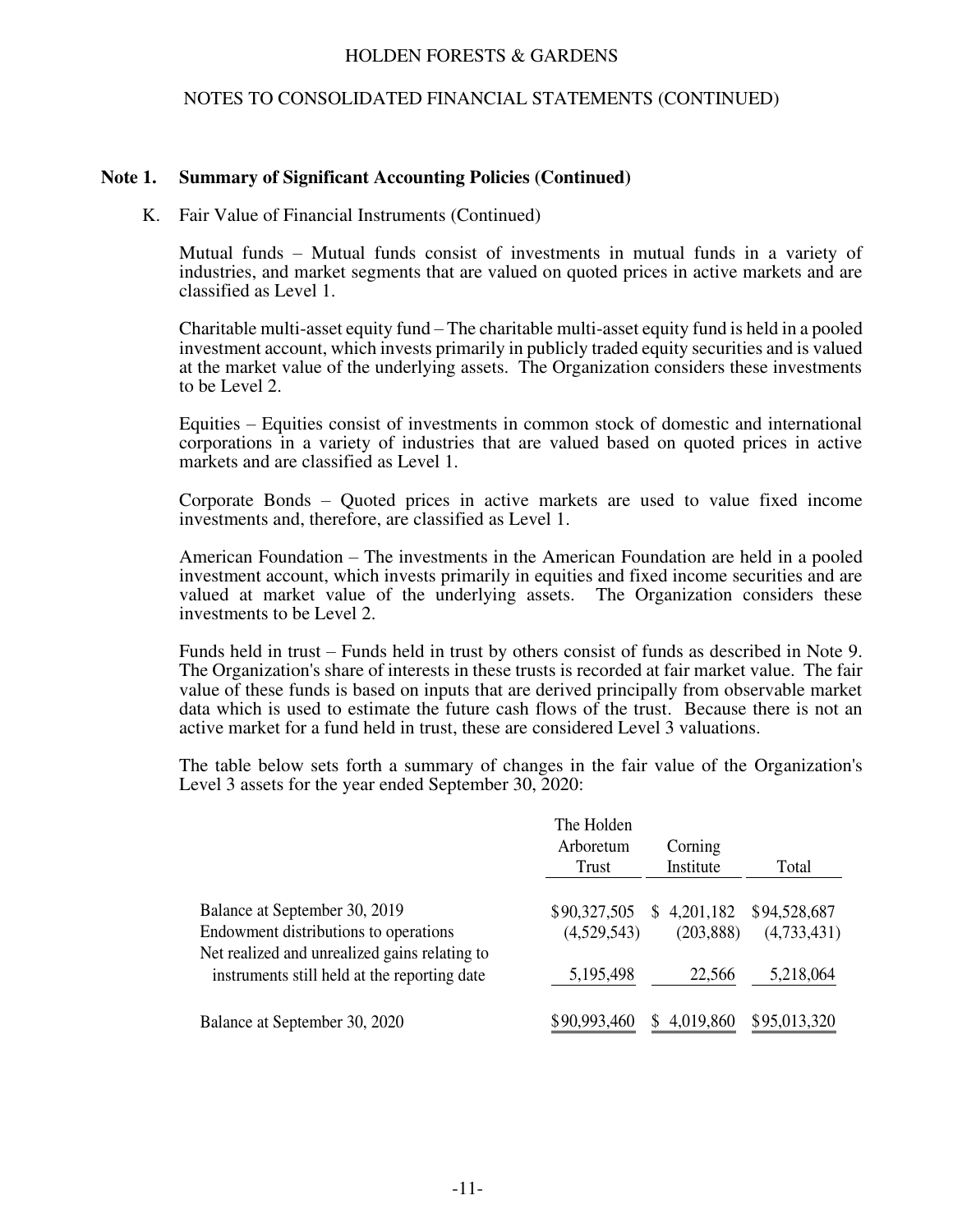#### NOTES TO CONSOLIDATED FINANCIAL STATEMENTS (CONTINUED)

#### **Note 1. Summary of Significant Accounting Policies (Continued)**

#### K. Fair Value of Financial Instruments (Continued)

 The Organization is required to disclose the nature and risk of the investments recorded at NAV. The following table and paragraphs summarize the nature and risk of these investments at September 30, 2020:

|                             | Fair Value at |               |                 | Redemption |
|-----------------------------|---------------|---------------|-----------------|------------|
|                             | June 30,      | Unfunded      | Redemption      | Period     |
|                             | 2020          | Commitments   | Frequency       | Notice     |
| Investment in partnerships: |               |               |                 |            |
| Large cap equities          | 6,270,976     | -S            | Monthly         | 15 days    |
| Mid cap equities            | 4,665,451     |               | Monthly         | 15 days    |
| Small cap equities          | 1,797,231     |               | Monthly         | 15 days    |
| Micro cap equities          | 1,901,078     |               | Monthly         | 15 days    |
| International equities      | 2,023,857     |               | Monthly         | 15 days    |
| Private equity              | 1,708,581     | 115,580       | <b>Illiquid</b> | N/A        |
|                             | \$18,367,174  | \$<br>115,580 |                 |            |

 Partnership equity investments – This class includes interests in partnerships that invest in various sectors (large cap, mid cap, small cap, micro cap and international) of the equity markets. The partnerships make direct investment in securities through managed relationships with third party investment managers. In addition, the partnerships may also invest in mutual funds, investment trusts and other independently managed pooled investment vehicles that are deemed appropriate. The fair value of the investments in this class has been estimated based on the net asset value of the Organization's proportionate partnership interest in capital. The partnerships may withhold up to 5% of members' redemptions until the partnership's net asset value per unit is finalized. Any withheld amount must be paid out to the redeeming member within 180 days of the redemption date.

 Partnership private equity investments – This class includes interest in partnerships that invests in a portfolio of private investment funds and other investment vehicles that are formed and managed by third party managers for the purpose of investing in private equity and venture capital funds. Investments in the underlying funds are valued, as a practical expedient, utilizing the net asset valuations provided by management of each fund, without adjustment. The underlying funds determine their net asset valuation in a manner consistent with accounting principles generally accepted in the United States of America for investment companies. Redemption policies do not allow the Organization to withdraw any portion of its partnership interest without the consent of the partnership manager, which is not expected to be granted. Currently, and through the terminations of the underlying funds, the Organization expects to receive periodic distributions from the liquidation of the partnership's underlying assets, based solely on the partnership manager's discretion.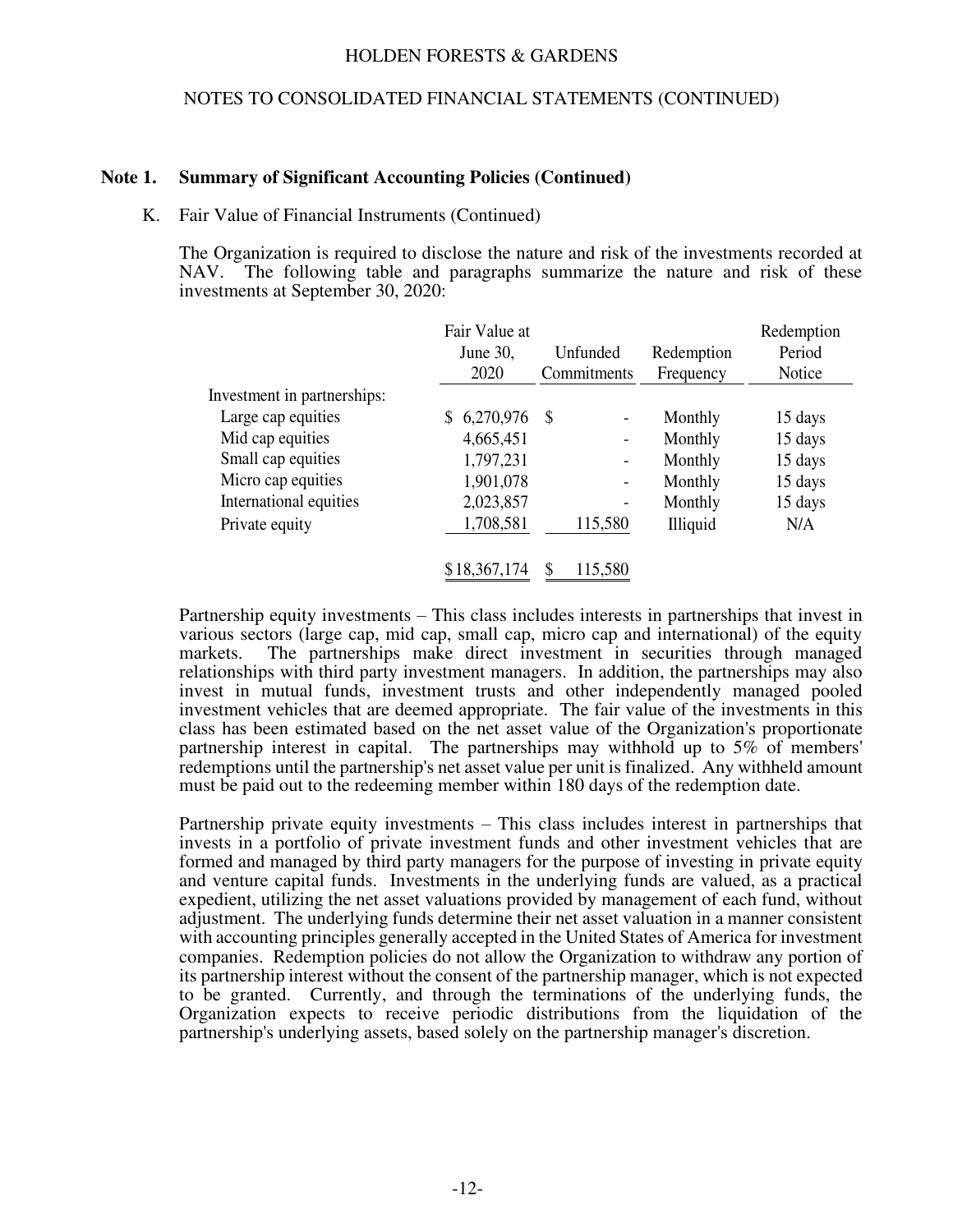# NOTES TO CONSOLIDATED FINANCIAL STATEMENTS (CONTINUED)

### **Note 1. Summary of Significant Accounting Policies (Continued)**

- L. Permanent Collections The Organization's permanent collections of accessioned and nonaccessioned woody plants and herbaceous plants of conservation and horticultural significance, herbarium specimens, wood samples, tree artifacts, animals, birds, reptiles and insects, library and rare books and works of art that support the Organization's mission are protected and preserved for public exhibition, education, research and the furtherance of the public good. Accordingly, such collections are not recorded for financial statement purposes. Accessions and deaccessions to the permanent collections are made by the Curator of Living Collections and Land Assets per the guidelines established in the Organization's Collection Management policy which has been developed in accordance with the American Alliance of Museums Code of Ethics and American Public Gardens Association. Objects in the Organization's permanent collections are neither disposed of for financial gain nor encumbered in any manner.
- M. Income Taxes The Organization has been ruled exempt from federal income tax pursuant to Internal Revenue Code Section  $501(c)(3)$  and has been classified as a public charity under Section  $509(a)(1)$ .

 As of September 30, 2020, the Organization's federal income taxes for years from September 30, 2017 and thereafter remain subject to examination by the Internal Revenue Service.

N. Contingencies – The Garden is involved in two cases pending, in various stages, in the Common Pleas Court of Cuyahoga County, the Eighth District Court of Appeals and the Supreme Court of Ohio involving the use of certain property (the "Garden premises") the Garden leases from the City of Cleveland (the "City") and subleases from University Circle, Incorporated ("UCI"). The first case is a declaratory judgment action brought by the Garden against (a) various descendants (the "descendant defendants") of Jeptha Wade, who conveyed Wade Park (an area that includes the land leased by the Garden) to the City, subject to certain restrictions (the "restrictions"), (b) various trusts created by the descendants of Jeptha Wade (the "trusts"), (c) the City and UCI, (d) the State of Ohio and (e) various land owners adjacent to the Garden, seeking determinations (i) that the Garden has not violated the restrictions by, for example, charging admission to portions of the Garden premises and erecting fences around portions of the Garden premises, and (ii) that afence restriction on the property is enforceable only by the adjacent landowners. Some of the descendants and trusts counterclaimed and/or filed third-party complaints against the Garden generally seeking declarations of the restrictions to the contrary. In April 2019, the Common Pleas Court granted summary judgment in favor of the Garden and against the descendant defendants. The descendant defendants appealed to the Eighth District Court of Appeals, which affirmed in part and reversed in part. That decision is now on appeal to the Ohio Supreme Court, where the parties are currently briefing the appeal and the case remains ongoing.

 Second, after the declaratory judgment was filed, one of the descendants commenced a proceeding in the Common Pleas Court of Cuyahoga County claiming to do so as a taxpayer action on behalf of the City against the Garden, the City and UCI. The complaint alleges, among other things, that the Garden's charging of admission violates the leases between the City and the Garden and UCI and the Garden and the restrictions.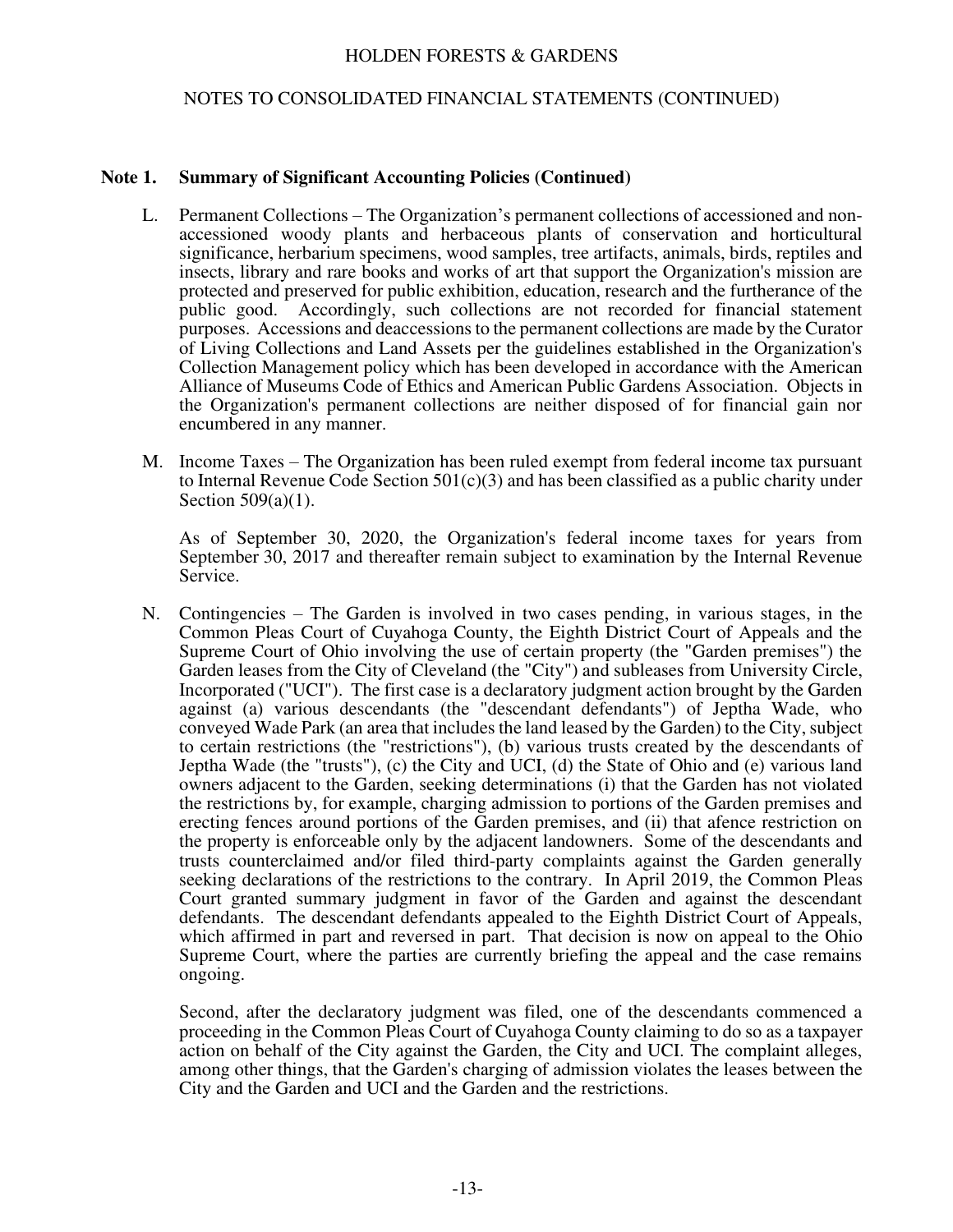# NOTES TO CONSOLIDATED FINANCIAL STATEMENTS (CONTINUED)

## **Note 1. Summary of Significant Accounting Policies (Continued)**

#### N. Contingencies (Continued)

 Third, more recently, the same descendant that commenced the first taxpayer action commenced a second, separate taxpayer action on behalf of the City against the Garden, the City, UCI and the State of Ohio. The complaint alleges various taxpayer action claims and seeks disgorgement of admission and parking garage fees received by the Garden since 2003. The claims in this second taxpayer action were subsequently made part of the original taxpayer action by way of an amended complaint therein. Once the claims in the second taxpayer action were joined in the first taxpayer action, the second, separate taxpayer action was dismissed. The City, UCI and he Garden jointly moved to dismiss all of the taxpayer claims, which motion remains pending. The Common Pleas Court stayed any further activity in the taxpayer action pending the outcome of the Supreme Court of Ohio's decision in the declaratory judgment action.

 The Garden cannot reasonably estimate a liability relating to these cases as of September 30, 2020. The Organization is periodically involved in litigation and is subject to certain claims that arise in the normal course of operations. In the opinion of management, the ultimate disposition of the litigation and claims will not have a material adverse effect on the Organization's operations or financial position.

- O. Conditional Asset Retirement Obligations Management has considered accounting principles, specifically as they relate to its legal obligations to perform asset retirement activities on its existing properties, which primarily are for the future remediation and removal of asbestos from Organization-owned property. Management believes that there is an indeterminate settlement date for the asset retirement obligations because the range of time over which the Organization may settle obligations is unknown and cannot be estimated. As a result, management cannot reasonably estimate the liability related to these asset retirement activities as of September 30, 2020.
- P. Reclassifications Certain prior year balances have been reclassified to conform with current year presentation.
- Q. Subsequent Events The Organization has evaluated all events subsequent to the consolidated statement of financial position of September 30, 2020, through December 14, 2020, which is the date these consolidated financial statements were available to be issued. There were no subsequent events that require disclosure.

#### **Note 2. Integration**

The Arboretum and Garden entered into an affiliation agreement on September 8, 2014 whereby the Arboretum would become the sole member of the Garden. The Arboretum and Garden amended their corporate documents to accommodate the terms of this affiliation agreement. As discussed in Note 3, the Arboretum purchased the debt outstanding under the Garden's credit agreement and executed a Fourth Amendment to the Credit Agreement providing the Garden with continued forbearance of the obligation to immediately repay amounts owed under the agreement and other modifications as discussed in Note 3. At September 30, 2020, the Arboretum had \$2,975,000 in advances receivable from the Garden. Furthermore, the Garden and the Arboretum entered into a management services agreement. These intercompany transactions have been eliminated in the consolidated financial statements.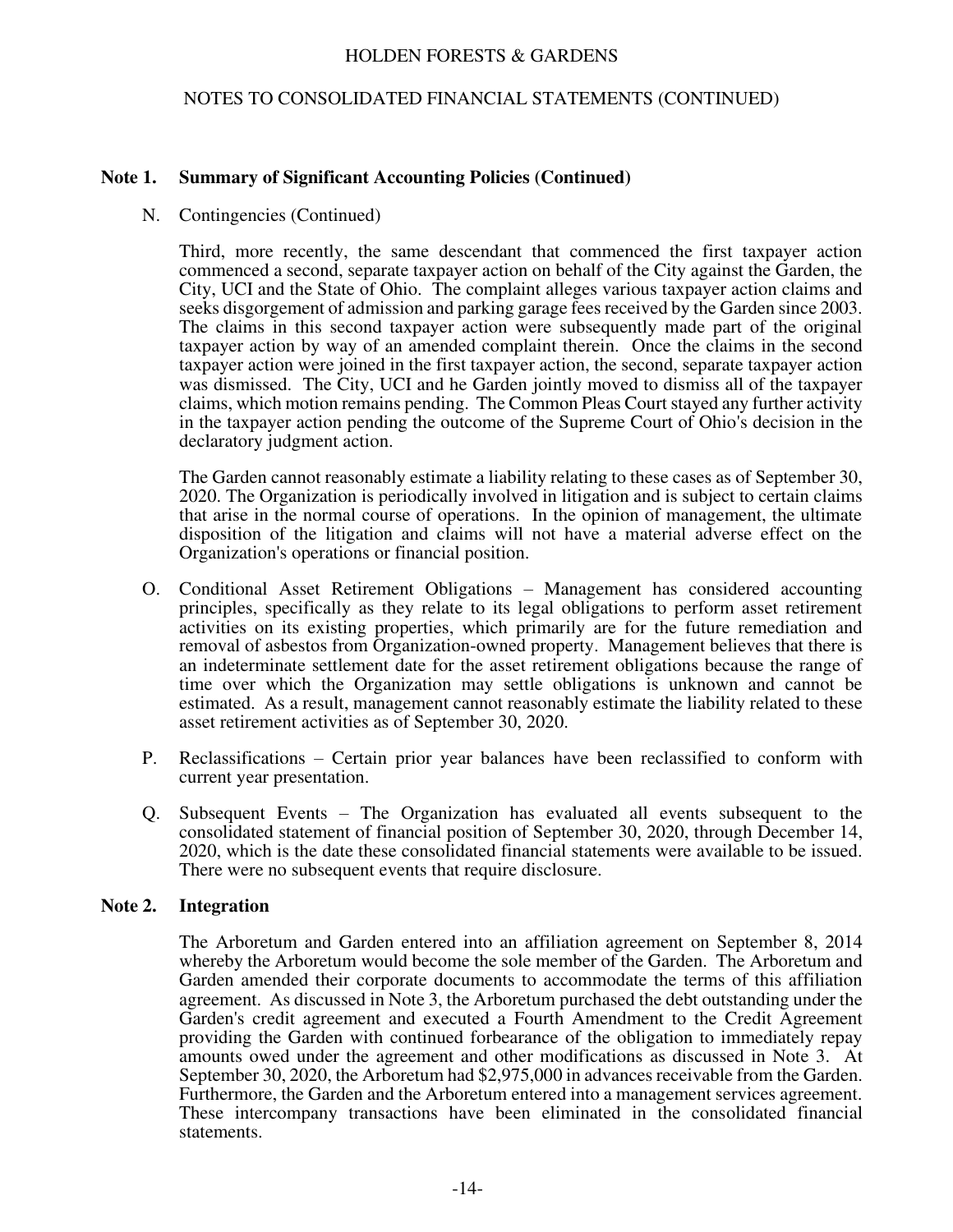#### NOTES TO CONSOLIDATED FINANCIAL STATEMENTS (CONTINUED)

#### **Note 3. Notes Receivable**

On December 15, 2010, the Garden entered into a credit agreement with three financial institutions. Under this agreement, the Garden borrowed \$11.5 million by entering into multiple term loans. Proceeds from these loans were utilized to repay the remaining balance of tax-exempt bonds.

The credit agreement was amended to extend the expiration date to March 21, 2014. At March 21, 2014, the credit agreement expired and all amounts outstanding became due and payable. On September 8, 2014, the Arboretum purchased the credit agreement from the three financial institutions and executed a Fourth Amendment to the Credit Agreement with the Garden. This amendment included changes to certain terms of the credit agreement, including the conversion of outstanding and unpaid interest into outstanding principal (total of \$11,351,508); re-defining the maturity date to be 10 business days following the Arboretum's demand for payment; indicating that no further interest will accrue under the credit agreement unless a payment default were to occur at maturity; indicating that no payments are required to amortize the outstanding principal prior to maturity; and provisions made for the Arboretum to make additional advances to the Garden under the credit agreement for uses approved by the Arboretum.

The purchase price by the Arboretum per the loan sale agreement was \$3,575,000. Based upon the Fourth Amendment to the Credit Agreement, the outstanding principal is classified as long-term. As of September 30, 2020, additional advances of \$2,975,000 were made from the Arboretum to the Garden as well as a \$647,050 endowment transfer. Due to the related party nature of this transaction, the note receivable and transfers by the Arboretum are eliminated for the consolidated financial statements.

#### **Note 4. Pledges Receivable, Net**

Pledges were discounted to their present value assuming their respective terms and a discount rate of 5%. Pledges receivable are to be collected as follows:

| Payable within one year       | \$229,487 |
|-------------------------------|-----------|
| Payable beyond one year       | 20,000    |
| Total pledges receivable      | 249,487   |
| Less allowance and discount   | (7,952)   |
| Balance at September 30, 2020 | \$241,535 |

#### **Note 5. Investments**

The Organization records investments in the consolidated financial statements at fair value. Investments received by gift are recorded at market value at the date of donation. The Organization's alternative investments partnerships and private equity funds are valued at market value from reports provided by the investment managers. Because of the inherent uncertainty of the value terms, the fair values may differ significantly from values that would have been used had a ready market for these investments existed.

Under the Organization's policy governing transfer of funds for operations for the year ended September 30, 2020, up to 5% of the average of the preceding sixteen quarters' market closing values with a one quarter lag from the fiscal year end is available for current operations. During the year ended September 30, 2020, \$1,715,793, approximately 4.5% of the prior sixteen quarters' market closing values, was distributed for current operations under this policy.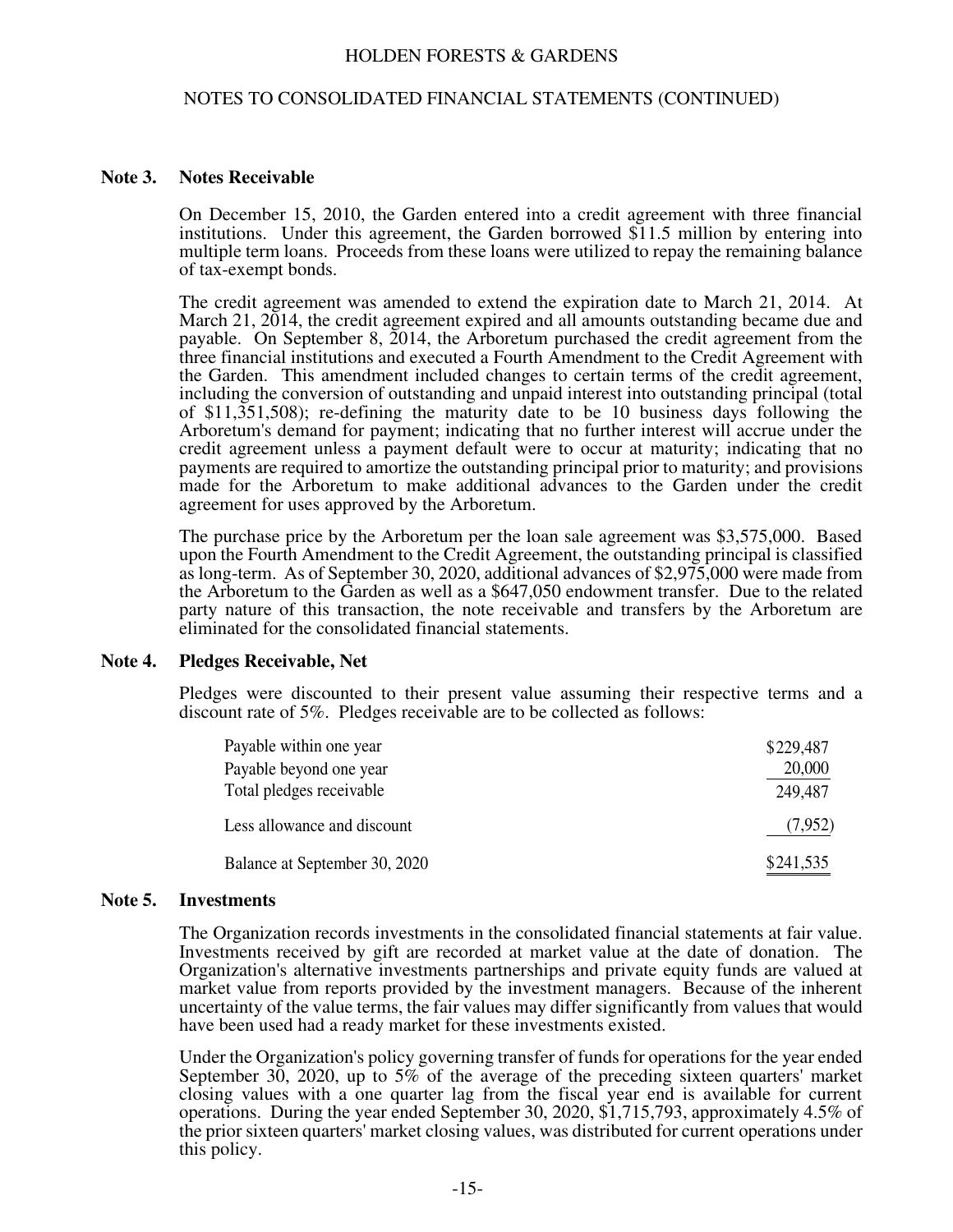# NOTES TO CONSOLIDATED FINANCIAL STATEMENTS (CONTINUED)

# **Note 5. Investments (Continued)**

An analysis of investment activity is as follows for the year ended September 30, 2020:

| Interest and dividends, net                    | 801,227<br>\$. |
|------------------------------------------------|----------------|
| Realized loss on investment                    | (64, 911)      |
| Unrealized appreciation on investments         | 2,643,370      |
|                                                | 3,379,686      |
| Less: endowment income utilized for operations | 1,715,793      |
| operating investment income                    | 219,449        |
|                                                | 1,935,242      |
| Non-operating appreciation of investments      | \$1,444,444    |

# **Note 6. Property, Buildings and Equipment**

Property, buildings and equipment, at September 30, 2020, net of elimination are as follows:

|                                             | The Holden<br>Arboretum | Cleveland<br><b>Botanical</b><br>Garden | Total        |
|---------------------------------------------|-------------------------|-----------------------------------------|--------------|
| Land and land improvements                  | \$24,911,153            | \$3,536,813                             | \$28,447,966 |
| Buildings and structures                    | 11,168,404              | 41,420,382                              | 52,588,786   |
| Field operating and office equipment        | 4,572,256               | 2,458,935                               | 7,031,191    |
| Furnishings/other                           | 334,187                 |                                         | 334,187      |
| Construction in process                     |                         | 17,789                                  | 17,789       |
|                                             | 40,986,000              | 47,433,919                              | 88,419,919   |
| Less accumulated depreciation               | 15,899,423              | 31,173,959                              | 47,073,382   |
| Total property, building and equipment, net | \$25,086,577            | \$16,259,960                            | \$41,346,537 |

The Arboretum has received contributions of development rights - via conservation easements - associated with approximately 1,616 acres of land. No value has been placed on these contributions and the easements are not reflected in the consolidated statement of financial position. However, the Arboretum is required to maintain the integrity of the easements and may incur legal and other costs to enforce the easements.

# **Note 7. Line of Credit**

The Organization has entered into a demand line of credit arrangement with BNY Mellon National Association that carries a maximum possible balance of \$1,700,000. The line of credit has a variable interest rate that is the LIBOR rate plus 1.75% (2.11% at September 30, 2020). There was no outstanding balance under this agreement and no interest expense incurred for the year ended September 30, 2020. The board designated portion of the Arboretum Endowment Fund is the collateral for the line of credit.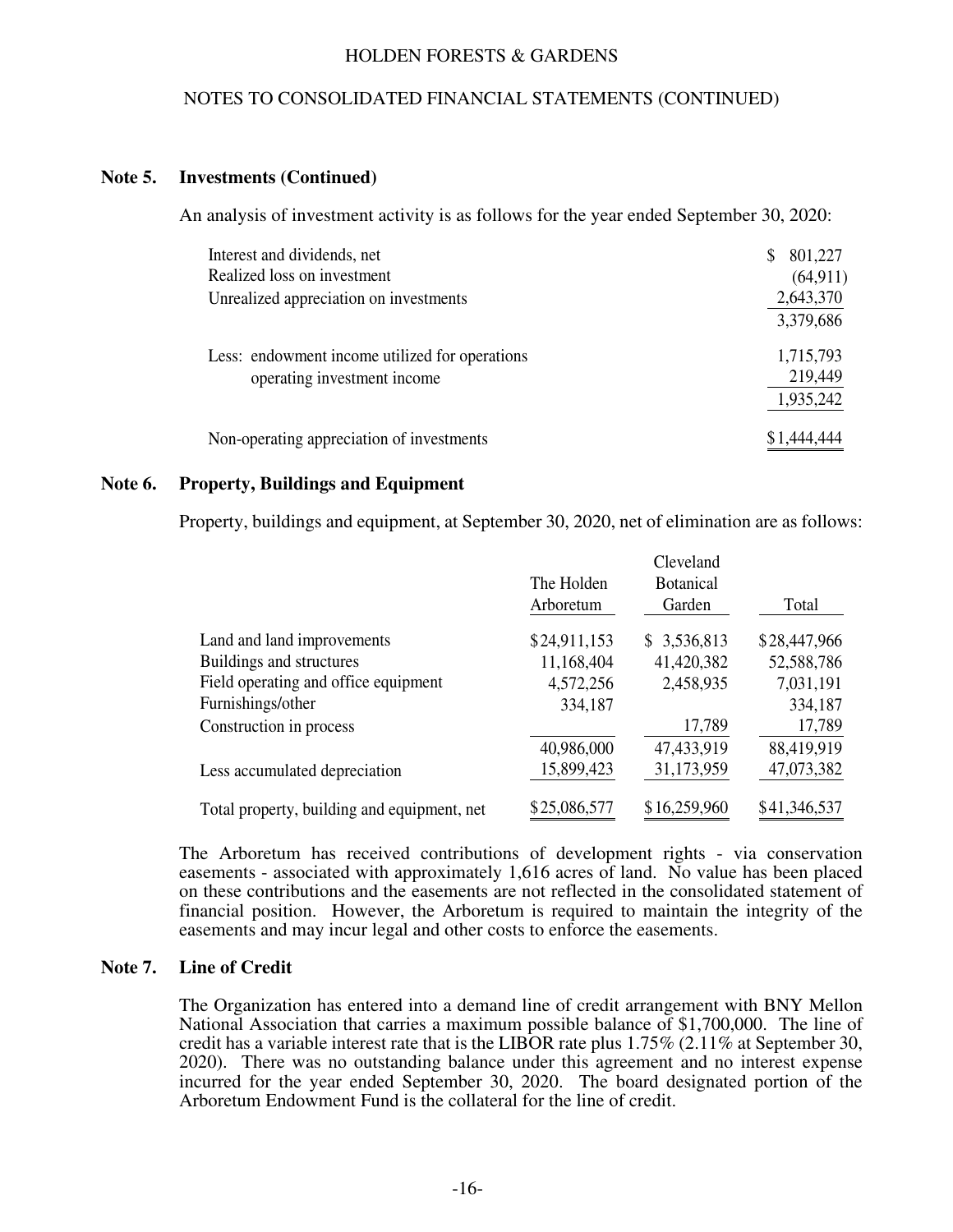# NOTES TO CONSOLIDATED FINANCIAL STATEMENTS (CONTINUED)

# **Note 8. Net Assets**

Net assets with donor restrictions consisted of the following:

| Subject to expenditure for specified purpose:             |               |
|-----------------------------------------------------------|---------------|
| Horticulture                                              | \$<br>162,444 |
| Education                                                 | 383,987       |
| Capital projects                                          | 213,176       |
| Vibrant green communities                                 | 25,418        |
| Integration                                               | 20,000        |
| Green Corps                                               | 367,562       |
| Promises to give, the proceeds from which have been       |               |
| restricted by donors for:                                 |               |
| Research                                                  | 64,175        |
| Integration                                               | 37,000        |
| Green Corps                                               | 95,000        |
|                                                           | 1,368,762     |
| Subject to the passage of time:                           |               |
| Split-interest agreements                                 | 139,721       |
| Charitable remainder trusts                               | 201,700       |
| Annuity trust agreements                                  | (15,760)      |
| Promises to give not restricted by donors, but which are  |               |
| unavailable for expenditure until received                | 45,360        |
|                                                           | 371,021       |
| Endowments:                                               |               |
| Subject to Arboretum's spending policy and appropriation: |               |
| Original donor-restricted amount and amounts required     |               |
| to be maintained in perpetuity by donor:                  |               |
| Horticulture                                              | 837,077       |
| Research                                                  | 782,795       |
| Education                                                 | 3,334,112     |
| Canopy Walk and Emergent Tower                            | 500,000       |
| <b>Lantern Court</b>                                      | 100,119       |
| Glasshouse                                                | 94,020        |
| Internships                                               | 250,000       |
| Hershey Children's Garden                                 | 730,100       |
| Terrace                                                   | 1,000,000     |
| Retail store                                              | 250,000       |
| Library                                                   | 21,486        |
| Butterflies and birds                                     | 301,688       |
| Green Corps                                               | 3,657,861     |
| General operations                                        | 2,276,033     |
|                                                           |               |
| Accumulated endowment gains                               | 10,915,288    |
| Total endowments                                          | 25,050,579    |
| Not subject to spending policy or appropriation:          |               |
| Beneficial interest in funds held in Trust                | 95,013,320    |
| Total net assets with donor restrictions                  | \$121,803,682 |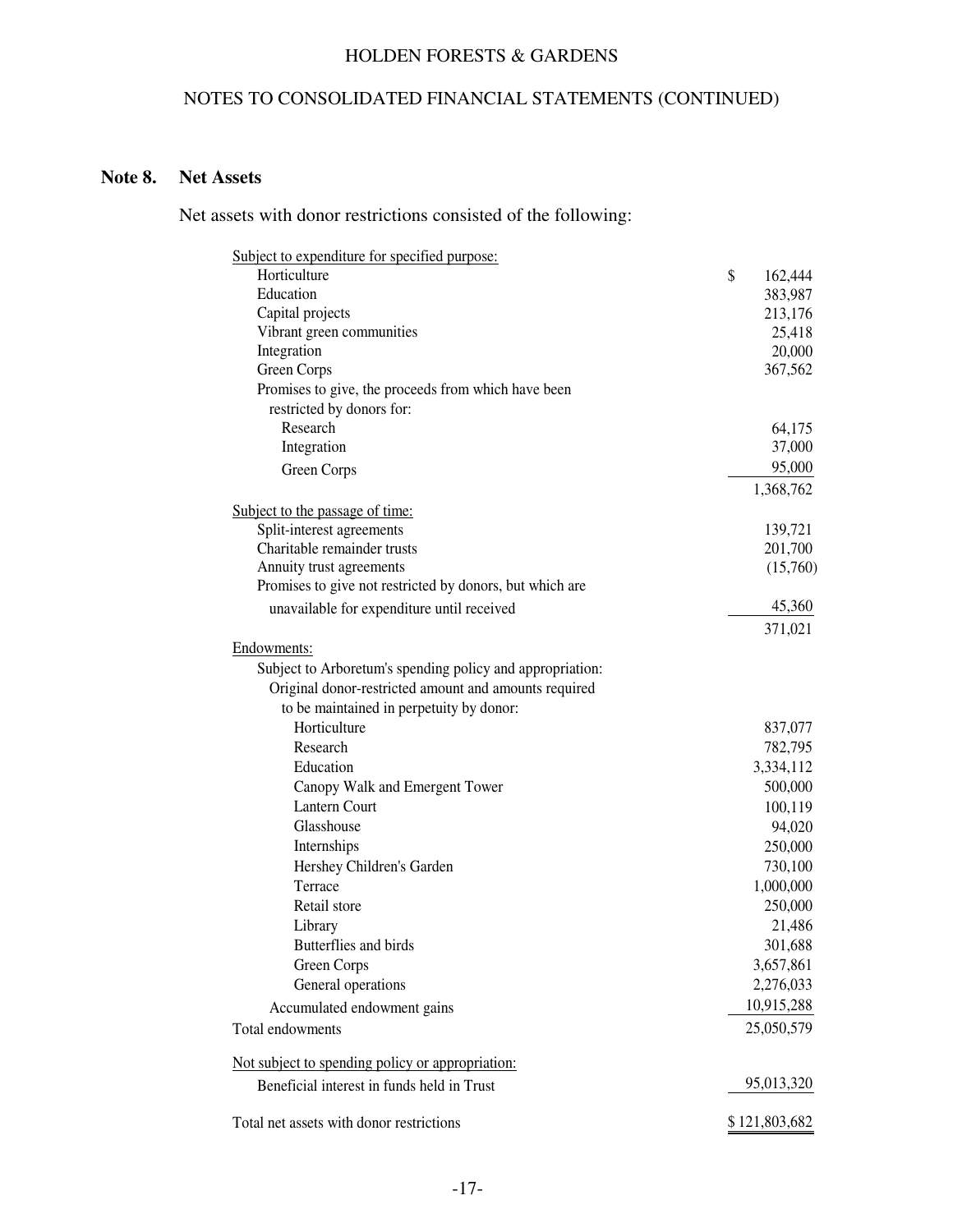## NOTES TO CONSOLIDATED FINANCIAL STATEMENTS (CONTINUED)

### **Note 9. Funds Held in Trust by Others**

Funds held in trust by others consist of irrevocable trusts established for the benefit of the Arboretum. These funds are reflected in the consolidated financial statements as net assets with donor restrictions. Under the Arboretum's policy governing transfer of funds for operations, which is consistent with Ohio's Institutional Trust Funds Act of 1999, 5% of the prior year's average month end market value is distributed from The Holden Arboretum Trust ("Trust") for current operations. For the Corning Institute for Education and Research ("Institute"), an annual funding request of 5% of the prior year's average month end market value is submitted by the Arboretum to the Institute's Board of Directors.

The Institute was established in October 1986 to provide financial support for teaching and research in botany, horticulture and ecology. The Institute will terminate on its fiftieth  $(50<sup>th</sup>)$ anniversary, October 2036, at which time the Institute's funds will be distributed to the Arboretum, to be administered as a separate fund and used for the same purposes as when it was established.

The Trust has committed to make future additional investments totaling \$4,416,894. Any unfunded commitments related to these investments are to be satisfied through the redistribution of investment assets by the Trust.

#### **Note 10. UPMIFA and Endowment Funds**

The Board of Directors of the Organization has approved an investment policy detailing the long-term goals, asset allocation, guidelines for security selection, measurable objectives and on-going communication. Objectives of the Organization are, first and foremost, to preserve the safety of the principal and second, to maximize investment return. Endowment funds are subject to the investment policy approved by the Board of Directors.

The Organization's endowment consists of donor-restricted funds and funds functioning as endowment. The endowment funds are recorded at historic dollar value. Income and realized/unrealized gains/losses for donor-restricted funds are recorded as net assets with donor restrictions until appropriated for expenditure in accordance with the spending policy approved by the Board of Directors. Activity related to funds functioning as endowment are recorded as net assets without donor restrictions.

Income from endowment is appropriated based on an approval process through the Board of Directors. Specific committees recommend amounts to be disbursed from the accumulated earnings of the endowment funds, which are then approved for appropriation by the Board of Directors.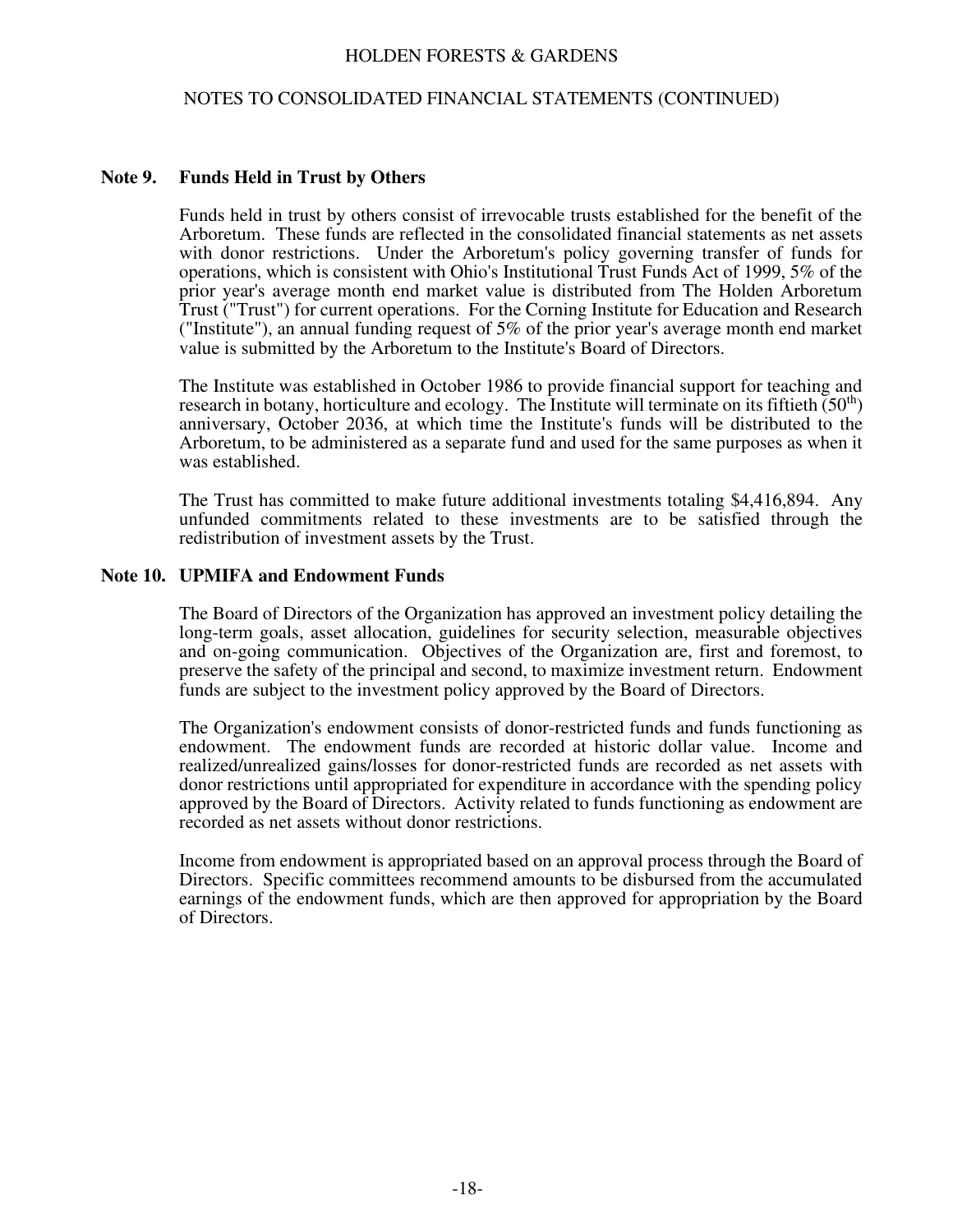### NOTES TO CONSOLIDATED FINANCIAL STATEMENTS (CONTINUED)

#### **Note 10. UPMIFA and Endowment Funds (Continued)**

Endowment net assets composition by type of fund consisted of the following:

|                              |                                  | <b>With Donor Restrictions</b> |                                  |                                            |                  |
|------------------------------|----------------------------------|--------------------------------|----------------------------------|--------------------------------------------|------------------|
|                              | Without<br>Donor<br>Restrictions | Original<br>Gift<br>Amount     | Accumulated<br>Gains<br>(Losses) | <b>Total With</b><br>Donor<br>Restrictions | Total<br>Funds   |
|                              |                                  |                                |                                  |                                            |                  |
|                              |                                  |                                |                                  |                                            |                  |
| Endowment investments,       |                                  |                                |                                  |                                            |                  |
| beginning of the year        | 20,709,548<br>\$                 | 13,847,421<br>S                | 10,348,477<br>\$.                | 24, 195, 898<br>\$                         | 44,905,446<br>\$ |
| Investment return:           |                                  |                                |                                  |                                            |                  |
| Investment income            | 356,004                          |                                | 379,365                          | 379,365                                    | 735,369          |
| Realized and unrealized      |                                  |                                |                                  |                                            |                  |
| gains                        | 1,913,280                        |                                | 965,179                          | 965,179                                    | 2,878,459        |
| Total investment return      | 2,269,284                        |                                | 1,344,544                        | 1,344,544                                  | 3,613,828        |
| Contributions and transfers  | (1,268,481)                      | 287,870                        | 734,131                          | 1,022,001                                  | (246, 480)       |
| Appropriations of net assets | (609,318)                        |                                | (1,325,924)                      | (1,325,924)                                | (1,935,242)      |
| Endowment investments,       |                                  |                                |                                  |                                            |                  |
| end of the year              | 21,101,033<br>\$                 | 14, 135, 291<br>\$             | 11, 101, 228<br>S.               | 25,236,519<br>S                            | 46,337,552<br>\$ |

From time to time, the fair value of assets associated with individual donor-restricted endowment funds may fall below the level of that the donor requires the Organization to retain as a fund of perpetual duration. In accordance with accounting principles generally accepted in the United States of America, deficiencies of this nature are reported as a reduction of net assets with donor restrictions. The Organization has interpreted UPMIFA to permit spending from underwater endowments in accordance with prudent measures required under law; however, the Organization's policy is that appropriations will not be made from underwater endowment funds. No such deficiencies were noted as of September 30, 2020.

## **Note 11. Split-Interest Agreements**

The Organization is obligated under various charitable remainder trusts, whereby donors have contributed cash to the Organization with the agreement that the donors shall be the sole recipients of aggregate annuity payments of \$67,525 per annum. Such payments are payable in equal quarterly installments of approximately \$16,881 and shall terminate on the last payment date preceding the death of the donor. The trusts are recorded at present value of the future payments to be made to the beneficiaries. Discount rates used to value the annuity obligations have various rates.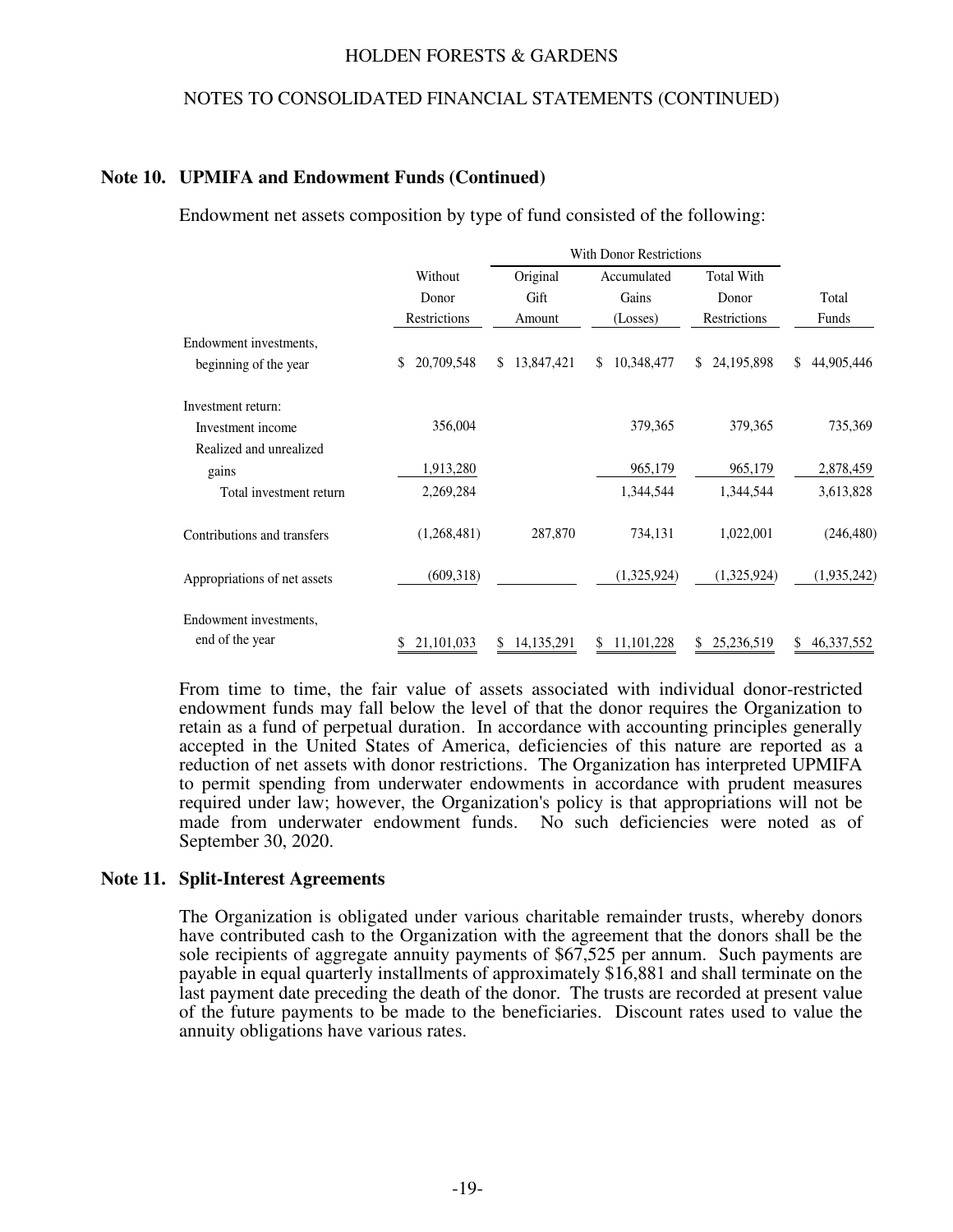#### NOTES TO CONSOLIDATED FINANCIAL STATEMENTS (CONTINUED)

#### **Note 12. Loans Payable**

On March 27, 2020, the Coronavirus Aid, Relief and Economic Security ("CARES") Act was signed into law by the U.S. Government. The CARES Act, among other things, created the Paycheck Protection Program ("PPP") to be administered by the U.S. Small Business Administration. In April 2020, the Organization received \$1,396,000 in unsecured loans under the PPP from a qualified lender. The PPP loans bear interest at a fixed rate of 1% per annum, with the first six months of interest deferred, have a term of five years, and are unsecured and guaranteed by the U.S. Small Business Administration. Provisions of the PPP allow for partial or full forgiveness of the loans provided the proceeds are used for covered expenditures and certain other requirements are satisfied. The loans are recorded as debt until forgiven. However, since the Organization expects all or nearly all the loans to be forgiven, the entire balance is recorded as noncurrent.

In addition, the Arboretum received a \$10,000 Economic Injury Disaster Loan advance in April 2020. The advance is to be repaid or deducted from forgiveness of the PPP loan. The Arboretum plans to repay the advance in the year ending September 20, 2021.

#### **Note 13. Defined Contribution Plan**

The Arboretum has a defined contribution retirement plan under section 403(b) of the Internal Revenue Code, which covers all eligible employees over the age of 18. Under this plan, employees may defer their wages in amounts up to federally imposed limits. An additional 3% of the employee's compensation from the Arboretum is contributed. After employees have completed one year of service, employee deferrals are matched by the Arboretum up to the first 3% of the employee's compensation. The Arboretum has made contributions to the plan of \$190,772 for 2020.

The Garden has a defined contribution retirement plan under section 403(b) of the Internal Revenue Code, which covers substantially all of its employees over the age of 18. Under this plan, employees may defer their wages in amounts up to federally imposed limits. An additional  $3\%$  of the employee's compensation is contributed by the Garden. After employees have completed one year of service, employee deferrals may be matched by the Garden up to the first 3% of the employee's compensation. The Garden made plan contributions of \$88,463 for 2020.

Effective September 30, 2020, the Garden retirement plan was terminated with participants being rolled over into the Arboretum retirement plan. The plan name of the Arboretum plan was also amended to the Holden Forests & Gardens 403(b) Retirement Plan.

#### **Note 14. Functional Expenses**

The financial statements report certain categories of expenses that are attributed to more than one program or supporting function. Therefore, expenses require allocation on a reasonable basis that is consistently applied. All expense categories are allocated to their functional classification on the basis of estimates of time and effort with the exception of research expenses which are allocated directly.

#### **Note 15. Financial Assets and Liquidity**

The Organization receives substantial donor-restricted gifts to establish endowments that will exist in perpetuity and contributions with donor time and purpose restrictions. The income generated from donor-restricted endowments may have purpose restrictions. In addition, the Organization receives support without donor restrictions, investment income without donor restrictions and appropriated earnings from gifts with donor restrictions to fund its general expenditures.